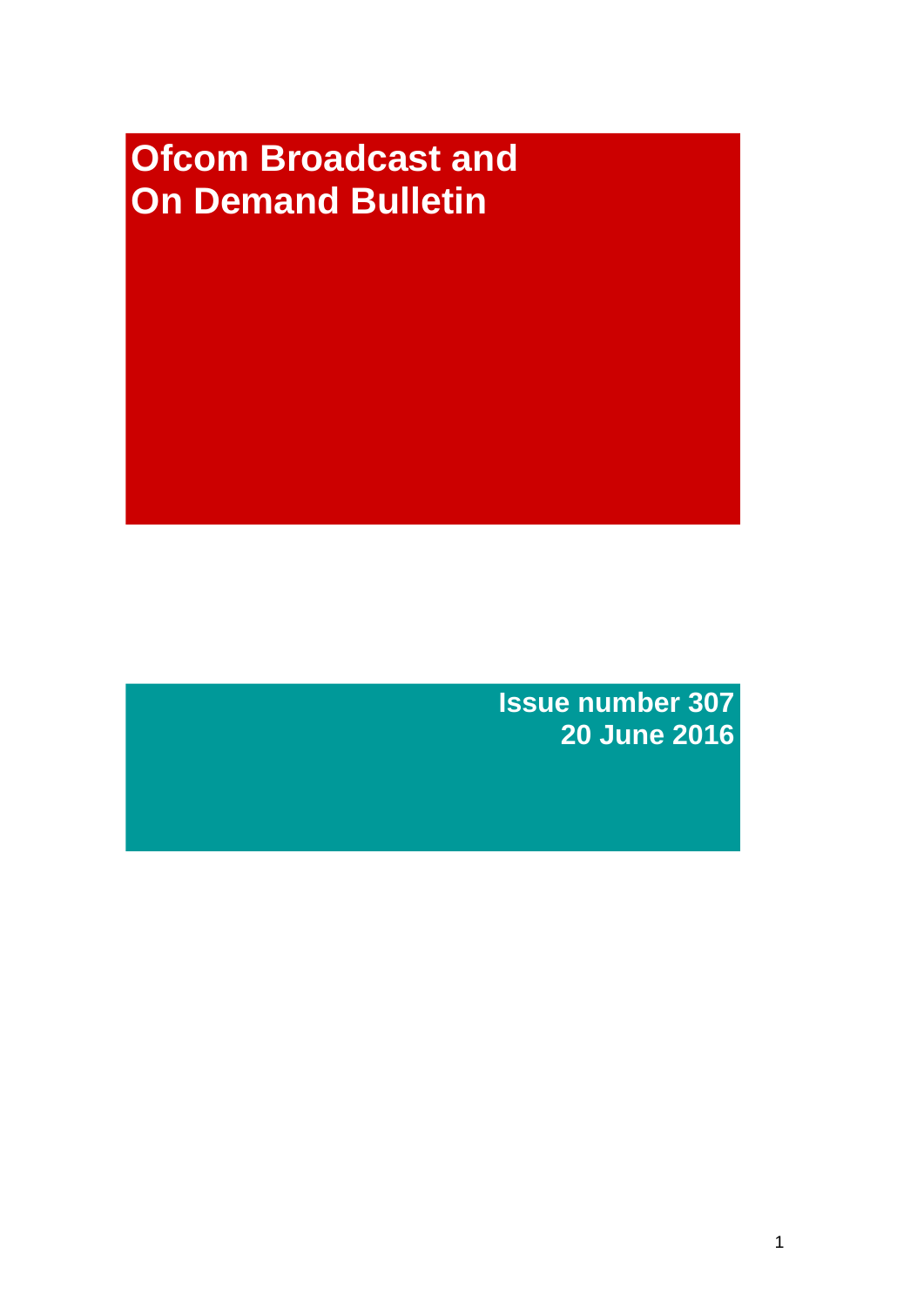Ofcom Broadcast and On Demand Bulletin, Issue 307 20 June 2016

# **Contents**

| Introduction                                                                                                                         | 3  |
|--------------------------------------------------------------------------------------------------------------------------------------|----|
| <b>Broadcast Standards cases</b>                                                                                                     |    |
| <u>In Breach</u>                                                                                                                     |    |
| <b>The Garage</b><br>Quest+1, 6 March 2016, 06:00 to 07:00<br>Quest, 6 March 2016, 05:00 to 06:00                                    | 5  |
| <b>Television Advertising Scheduling cases</b>                                                                                       |    |
| In Breach                                                                                                                            |    |
| <b>Advertising placement</b><br>NickToons, 1 to 14 April 2016, various times                                                         | 9  |
| <b>Broadcast Licence Conditions cases</b>                                                                                            |    |
| Resolved                                                                                                                             |    |
| Provision of information: community radio station finance reports<br>Various community radio licensees, year ending 31 December 2015 | 12 |
| <b>Broadcast Fairness and Privacy cases</b>                                                                                          |    |
| Upheld                                                                                                                               |    |
| <b>Complaint by Mr and Mrs F</b><br>Reporting Scotland, BBC 1 Scotland, 15 December 2015                                             | 14 |
| <b>Tables of cases</b>                                                                                                               |    |
| <b>Investigations Not in Breach</b>                                                                                                  | 26 |
| <b>Complaints assessed, not investigated</b>                                                                                         | 27 |
| <b>Complaints outside of remit</b>                                                                                                   | 32 |
| <b>Investigations List</b>                                                                                                           | 33 |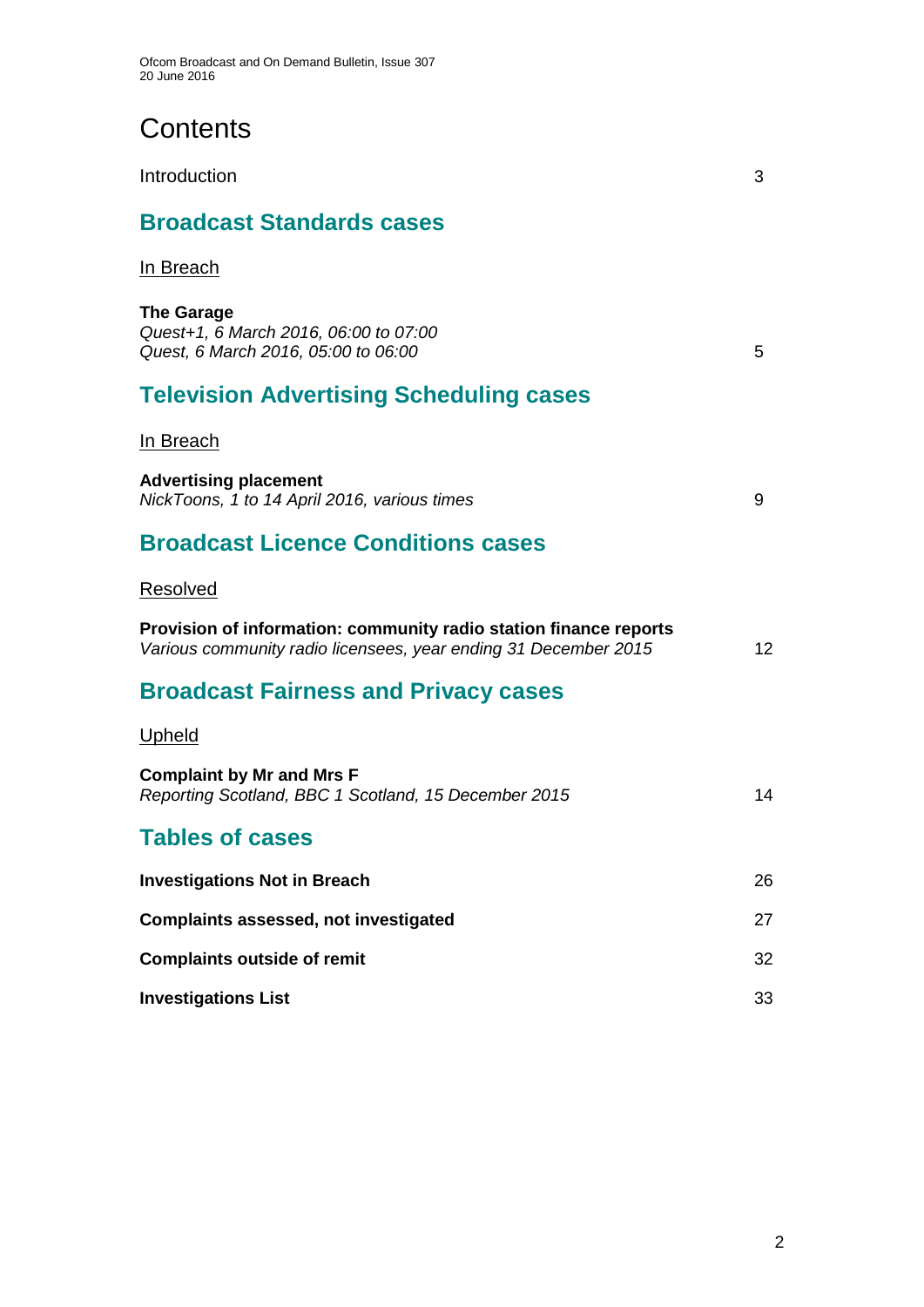# **Introduction**

Under the Communications Act 2003 ("the Act"), Ofcom has a duty to set standards for broadcast content as appear to it best calculated to secure the standards objectives<sup>1</sup>. Ofcom also has a duty to secure that every provider of a notifiable On Demand Programme Services ("ODPS") complies with certain standards requirements as set out in the Act<sup>2</sup>. Ofcom must include these standards in a code, codes or rules. These are listed below.

The Broadcast and On Demand Bulletin reports on the outcome of investigations into alleged breaches of those Ofcom codes and rules below, as well as licence conditions with which broadcasters regulated by Ofcom are required to comply. We also report on the outcome of ODPS sanctions referrals made by the ASA on the basis of their rules and guidance for advertising content on ODPS. These Codes, rules and guidance documents include:

- a) [Ofcom's Broadcasting Code](http://stakeholders.ofcom.org.uk/broadcasting/broadcast-codes/broadcast-code/) ("the Code") for content broadcast on television and radio services.
- b) the [Code on the Scheduling of Television Advertising](http://stakeholders.ofcom.org.uk/binaries/broadcast/other-codes/COSTA_April_2016.pdf) ("COSTA") which contains rules on how much advertising and teleshopping may be scheduled in television programmes, how many breaks are allowed and when they may be taken.
- c) certain sections of the [BCAP Code: the UK Code of Broadcast Advertising,](https://www.cap.org.uk/Advertising-Codes/Broadcast.aspx) which relate to those areas of the BCAP Code for which Ofcom retains regulatory responsibility for on television and radio services. These include:
	- the prohibition on 'political' advertising;
	- sponsorship and product placement on television (see Rules 9.13, 9.16 and 9.17 of the Code) and all commercial communications in radio programming (see Rules 10.6 to 10.8 of the Code);
	- 'participation TV' advertising. This includes long-form advertising predicated on premium rate telephone services – most notably chat (including 'adult' chat), 'psychic' readings and dedicated quiz TV (Call TV quiz services). Ofcom is also responsible for regulating gambling, dating and 'message board' material where these are broadcast as advertising<sup>3</sup>.
- d) other licence conditions which broadcasters must comply with, such as requirements to pay fees and submit information which enables Ofcom to carry out its statutory duties. Further information can be found on Ofcom's website for [television](http://licensing.ofcom.org.uk/tv-broadcast-licences/) and [radio](http://licensing.ofcom.org.uk/radio-broadcast-licensing/) licences.
- e) Ofcom's [Statutory Rules and Non-Binding Guidance for Providers of On-](http://stakeholders.ofcom.org.uk/binaries/broadcast/on-demand/rules-guidance/rules_and_guidance.pdf)[Demand Programme Services](http://stakeholders.ofcom.org.uk/binaries/broadcast/on-demand/rules-guidance/rules_and_guidance.pdf) for editorial content on ODPS. Ofcom considers sanctions in relation to advertising content on ODPS on referral by the Advertising Standards Authority ("ASA"), the co-regulator of ODPS for advertising or may do so as a concurrent regulator.

[Other codes and requirements](http://stakeholders.ofcom.org.uk/broadcasting/broadcast-codes/) may also apply to broadcasters, depending on their circumstances. These include the Code on Television Access Services (which sets out how much subtitling, signing and audio description relevant licensees must

1

<sup>&</sup>lt;sup>1</sup> The relevant legislation is set out in detail in Annex 1 of the Code.

<sup>&</sup>lt;sup>2</sup> The relevant legislation can be found at Part 4A of the Act.

<sup>3</sup> BCAP and ASA continue to regulate conventional teleshopping content and spot advertising for these types of services where it is permitted. Ofcom remains responsible for statutory sanctions in all advertising cases.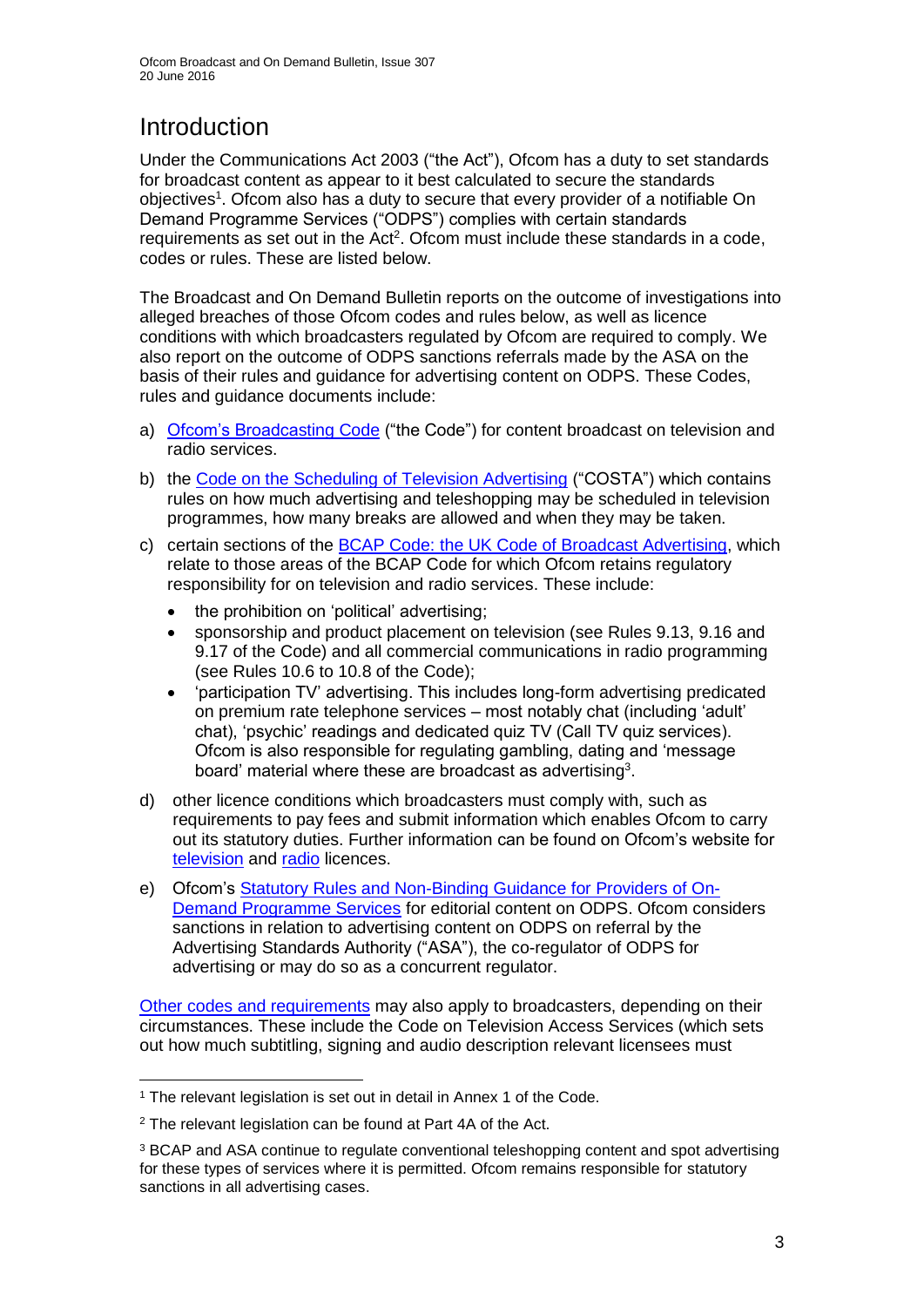provide), the Code on Electronic Programme Guides, the Code on Listed Events, and the Cross Promotion Code.

**It is Ofcom's policy to describe fully the content in television, radio and on demand content. Some of the language and descriptions used in Ofcom's Broadcast and On Demand Bulletin may therefore cause offence.**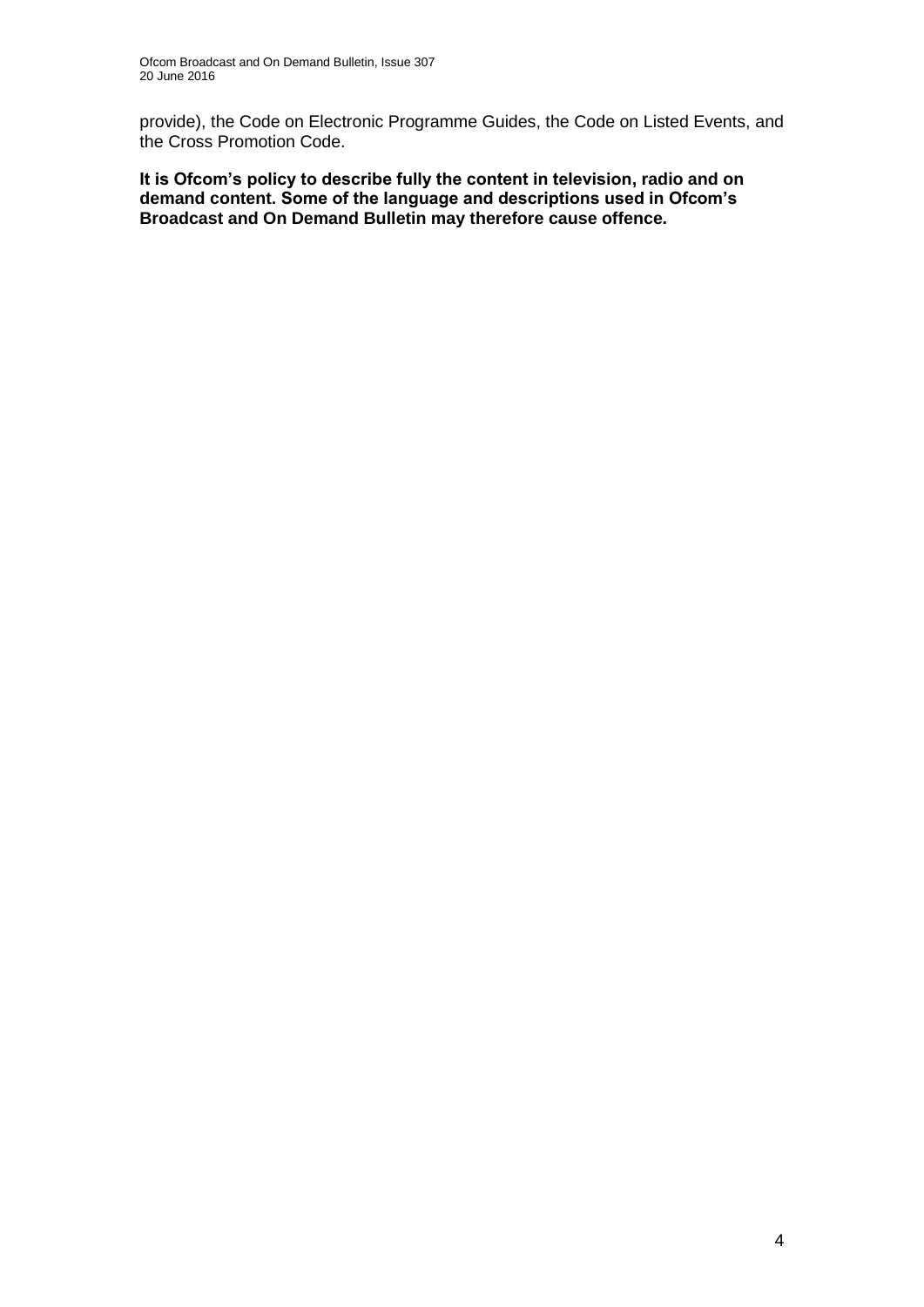### **Broadcast Standards cases**

### **In Breach**

### **The Garage**

*Quest+1, 6 March 2016, 06:00 to 07:00 Quest, 6 March 2016, 05:00 to 06:00*

#### **Introduction**

Quest+1 is the catch-up +1 service for Quest, the factual, lifestyle and entertainment television channel. The licence for Quest and Quest+1 is held by Discovery Corporate Services Limited ("Discovery" or "the Licensee").

A complainant alerted Ofcom to offensive language in an episode of *The Garage*, an hour long factual programme exploring the lives of British car mechanics living and working in Marbella. This programme was shown first on Quest, starting at 05:00, and then repeated an hour later on the Quest+1 service.

Offensive language was used throughout the 60 minute programme. In particular Ofcom noted the following:

- 62 uses in total of: *"fuck off", "fuck", "fucking", "fuck all"* and *"fuck you"*;
- Nine of *"shit"* or *"shite"*;
- Three of *"bastard"*;
- two of *"bullshit"*;
- two of *"arsehole"*; and
- one of *"prick"*.

We considered the material raised issues warranting investigation under the following rules of the Code:

| Rule 1.14: | "The most offensive language must not be broadcast before the<br>watershed";                                                                                                                        |
|------------|-----------------------------------------------------------------------------------------------------------------------------------------------------------------------------------------------------|
| Rule 1.16: | "Offensive language must not be broadcast before the watershed,<br>unless it is justified by the context. In any event, frequent use of such<br>language must be avoided before the watershed"; and |
| Rule 2.3:  | "In applying generally accepted standards broadcasters must ensure<br>that material which may cause offence is justified by the context".                                                           |

We therefore asked the Licensee how the programme complied with these rules.

#### **Response**

Discovery apologised unreservedly for any offence that this programme caused to viewers. It stated that it took compliance "very seriously" and had a number of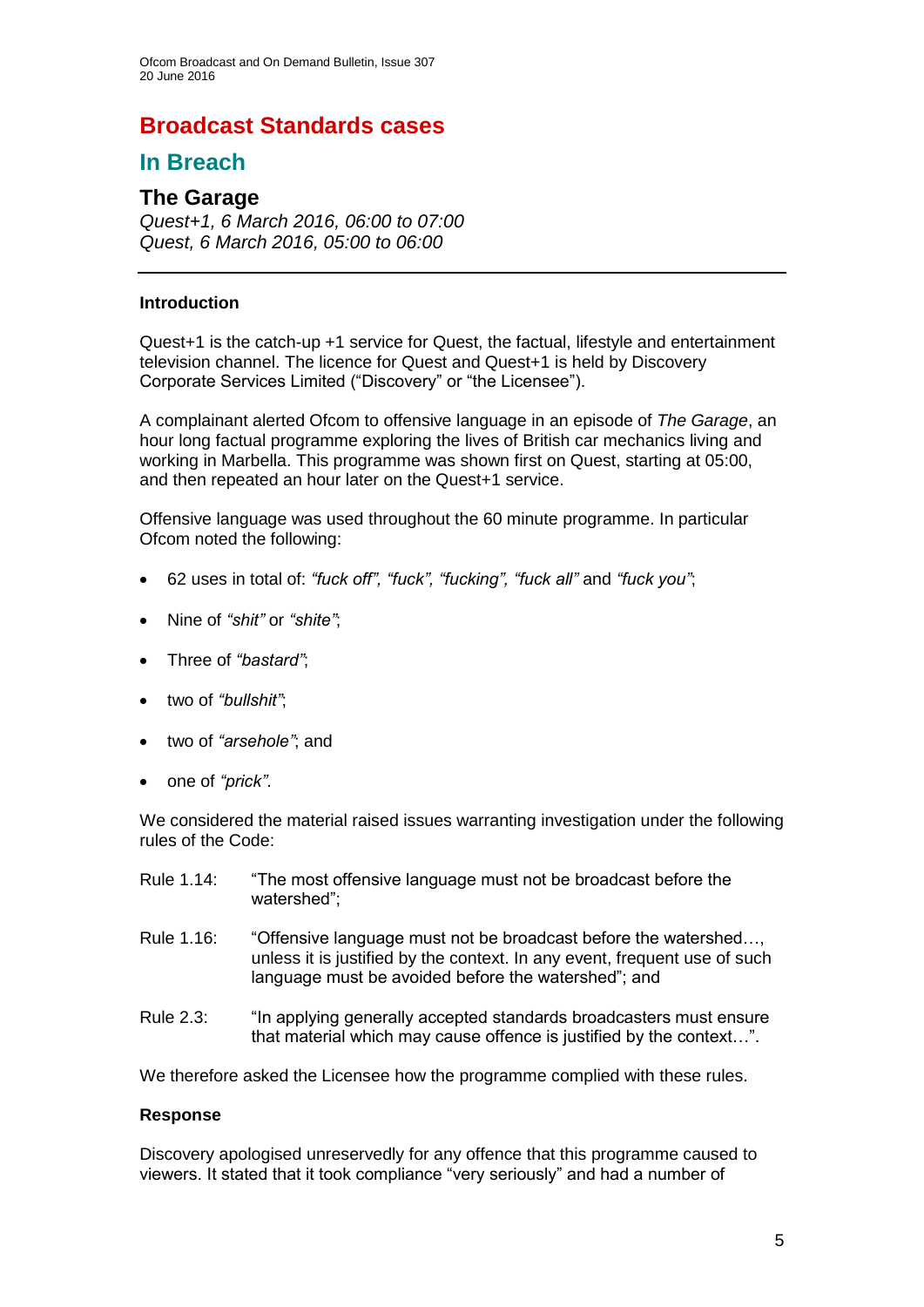processes in place to ensure that inappropriate offensive language was not broadcast at times when material unsuitable for children should not in general be shown (i.e. between 05:30 and 21:00).

The Licensee told Ofcom that the scheduling system for the core channel (i.e. Quest) had a "hard stop" in place to prevent content certified as post-watershed from playing before 21:00 or after 05:30. However, the Licensee said that the timeshifted channel (Quest+1) had "no equivalent hard stop in place" and it relied on "manual checks" to prevent pre-watershed content playing outside watershed hours.

The Licensee explained that this episode of *The Garage* was intended for postwatershed broadcast and should not have transmitted pre-watershed. However, in this case, the "hard stop" of the core channel had been changed to 06:00 in error. This resulted in the scheduling system failing to flag the transmission of this postwatershed programme starting on Quest at 05:00 (with 30 minutes of its content therefore broadcast between 05:30 and 06:00). The Licensee said an "unfortunate human error" had resulted in the manual checks failing to spot the erroneous scheduling of the programme at 06:00 on Quest+1.

Discovery said that as soon as it became aware of the error it "immediately reinstated the hard stop at 05:30" and also "added an additional level of sign off before any changes can be made to the current hard stops". In relation to the Quest+1 channel, the Licensee said it had implemented "two additional manual checks" and was "currently exploring whether there are any additional technical measures that can be put in place as a further check".

While the Licensee accepted that this content should not have been broadcast after 05:30, it questioned whether the programme was in breach of Rule 2.3. In support of this, Discovery pointed to both the time of broadcast and the "editorial justification for the language used". The Licensee said that *The Garage* had been broadcast since 2006 and "as with programmes such as Channel 4's *Ramsay's Kitchen Nightmares*… viewers are very familiar with the language and style of the programmes when transmitted in a post watershed slot".

#### **Decision**

Under the Communications Act 2003, Ofcom has a statutory duty to set standards for broadcast content as appear to it best calculated to secure the standards objectives, which include ensuring that persons under the age of eighteen are protected from material that is unsuitable for them, and providing adequate protection for members of the public from harmful and/or offensive material. These objectives are reflected in Sections One and Two of the Code.

#### Rule 1.14

 $\overline{a}$ 

Rule 1.14 of the Code states that "the most offensive language must not be broadcast before the watershed…". The Code also states that "the watershed is at 21:00. Material unsuitable for children should not, in general, be shown before 21:00 or after 05:30".

Ofcom's research on offensive language<sup>1</sup> notes that the word "fuck" and similar words are considered by audiences to be among the most offensive language and

<sup>1</sup> <http://stakeholders.ofcom.org.uk/binaries/research/tv-research/offensive-lang.pdf>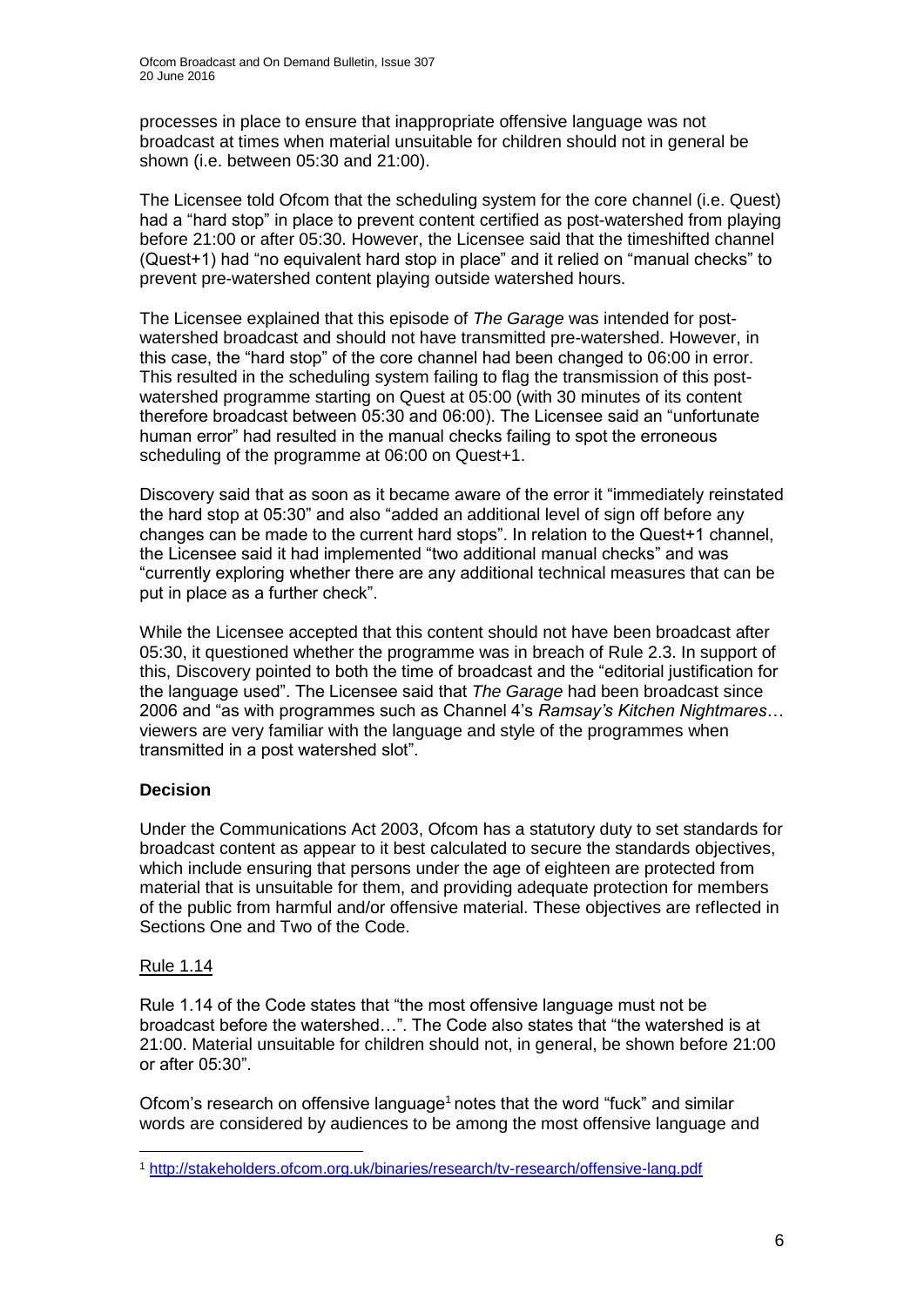unacceptable for broadcast before the watershed. In this case, the word "fuck" and similar words were broadcast throughout the programme a total of 63 times. Therefore the whole programme was clearly in breach of Rule 1.14 when shown on Quest+1 commencing at 06:00.

In relation to the transmission starting at 05:00 on Quest, Ofcom noted that 28 instances of the most offensive language were broadcast in the period after 05:30, and therefore after the start of the time when material unsuitable for children (such as this) should not be shown. This material therefore also breached Rule 1.14.

#### Rule 1.16

Rule 1.16 of the Code states that "offensive language must not be broadcast before the watershed…unless it is justified by the context. In any event frequent use of such language must be avoided before the watershed".

Ofcom's Guidance on Rule 1.16 of the Code<sup>2</sup> says that: "Milder [offensive] language in the early part of the evening may be acceptable… However, in general, viewers…do not wish to hear frequent or regular use of such language…before 2100". In this case there were 15 instances in total of mild or moderately offensive language broadcast in this 60 minute programme i.e. *"shit"*, *"shite"*, *"bastard"*, *"prick"* and "arsehole". We considered this constituted frequent use<sup>3</sup>.

We went on to consider whether the frequent use of this offensive language was justified by the context.

This was an episode from the long running factual series exploring the lives of a group of mechanics, led by the outspoken head mechanic Jock Campbell. Therefore regular viewers may have expected some occasional use of mild offensive language if this programme was appropriately scheduled for broadcast post-watershed. However, Ofcom did not consider that viewers' expectations for this programme when broadcast before the watershed on these services at this time would extend to the frequent use of offensive language.

The frequent use of offensive language in the programme broadcast on Quest+1 and starting at 06:00 therefore breached Rule 1.16.

#### Rule 2.3

Rule 2.3 of the Code states that: "In applying generally accepted standards broadcasters must ensure that material which may cause offence is justified by the context…".

Ofcom considered that the 62 instances of the most offensive language and 15 uses of milder offensive language, during the course of this hour long programme, were clearly capable of causing offence.

We therefore considered whether this was justified by the context. The Licensee sought to question whether the material was in breach of Rule 2.3 in light of: the time

<sup>1</sup> <sup>2</sup> <http://stakeholders.ofcom.org.uk/binaries/broadcast/guidance/831193/section1.pdf>

<sup>&</sup>lt;sup>3</sup> The majority of uses of this language occurred in the first half of the programme. Therefore we did not consider that the broadcast of this programme on Quest from 05:00 raised issues under Rule 1.16.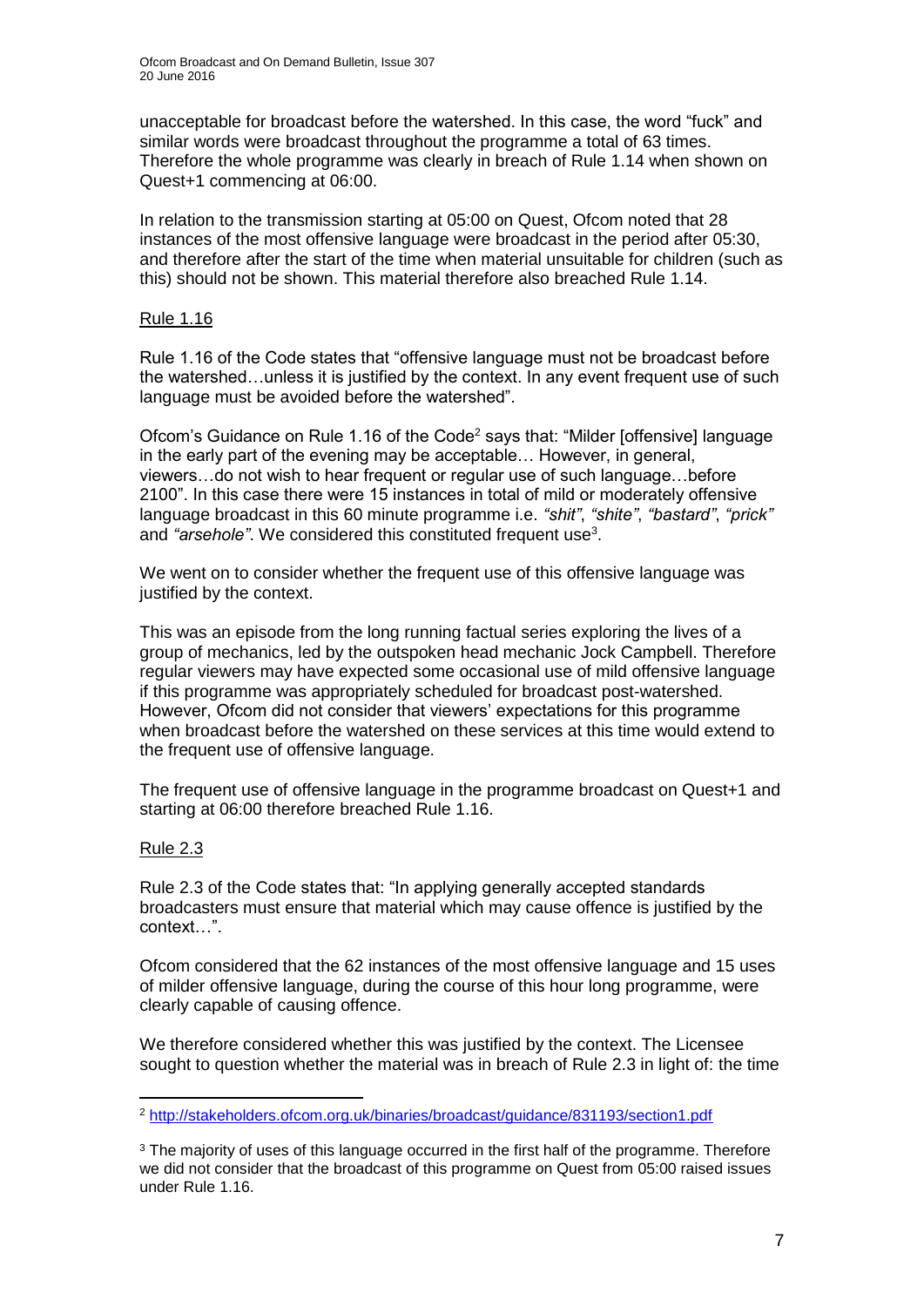of broadcast; the "editorial justification for the language used"; and, viewers' familiarity with the language and this style of programme "when transmitted in a post watershed slot". Ofcom accepts that regular viewers of *The Garage*, when watching post-watershed, may well expect frequent uses of the most offensive and offensive language. However, the broadcast of the second half of this programme on Quest (from 05:30) and the broadcast of the whole programme on Quest+1 (from 06:00) took place before the watershed. We therefore considered the nature and frequency of offensive language in this case would have far exceeded audience expectations for a programme shown at these times on these channels.

In Ofcom's view the broadcast of the most offensive language in this programme, when shown after 05:30 (on Quest) and from 06:00 on Quest+1, was therefore not justified by the context and breached Rule 2.3.

#### **Conclusion**

Ofcom noted that the broadcast of this post-watershed programme on Quest and Quest+1 occurred as a result of human errors. We took account of the fact the Licensee had put in additional processes to avoid a repeat of these errors. However, Ofcom was concerned that the Licensee's compliance processes at the time were not sufficiently robust to prevent these breaches.

#### **Breaches of Rules 1.14, 1.16 and 2.3**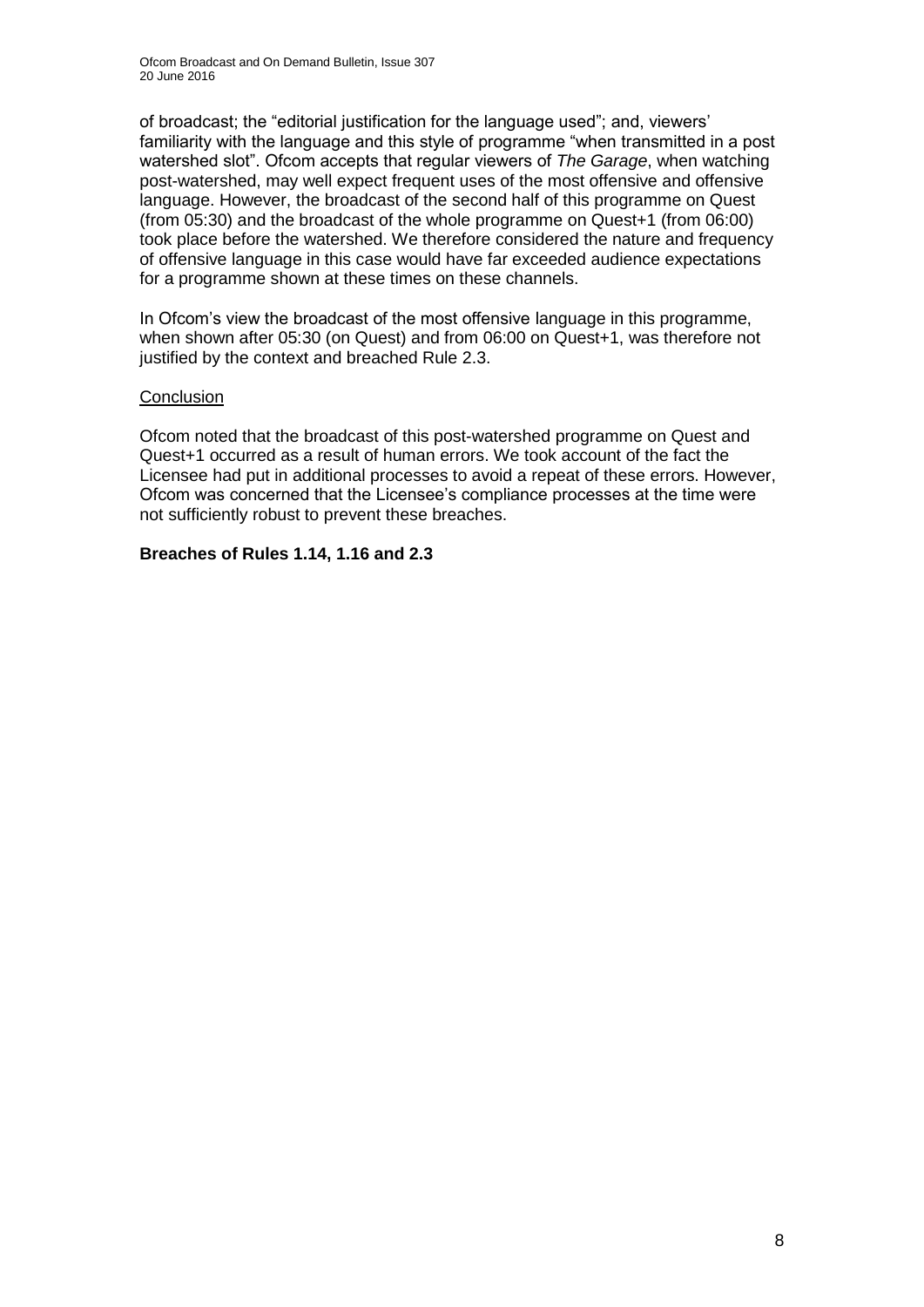# **Television Advertising Scheduling cases In Breach**

### **Advertising placement**

*NickToons, 1 to 14 April 2016, various times*

#### **Introduction**

Rule 12 of the Code on the Scheduling of Television Advertising ("COSTA") states that:

"children's programmes with a scheduled duration of 30 minutes or less may not be interrupted by advertising".

In July 2014, Ofcom publically consulted on how it should apply certain rules in COSTA. A significant element of the consultation<sup>1</sup> concerned how Ofcom should measure the scheduled duration of a programme. After careful consideration of the responses to the consultation, Ofcom published a statement<sup>2</sup> on 8 July 2015 which confirmed that, for the purposes of COSTA, the scheduled duration of a programme is equivalent to the length of the slot it occupies in an electronic programme guide ('EPG'). To allow broadcasters to make any necessary changes to their scheduling practices, Ofcom announced that it would not begin enforcement on this basis until 1 April 2016.

NickToons is a cable, satellite and digital terrestrial television channel specialising in children's cartoons. The licence for the service is held by Nickelodeon UK Limited ("Nickelodeon" or "the Licensee").

Ofcom identified 177 children's programmes broadcast on NickToons between 1 April and 14 April 2016 which raised issues under Rule 12 of COSTA. Each programme occupied a 30 minute EPG slot and was interrupted once by advertising.

Ofcom therefore asked the Licensee how the scheduling of advertising around these programmes complied with Rule 12 of COSTA.

#### **Response**

1

Nickelodeon said that it takes compliance with COSTA very seriously and upon receipt of Ofcom's request for comments, it reviewed its scheduling processes. Having completed its review, the Licensee submitted that 175 of the programmes identified by Ofcom were compliant with Rule 12 of COSTA as in each case the interrupting advertising break was in fact, an 'end break<sup>3</sup>'.

<sup>1</sup> The Scheduling of Television Advertising – consultation document: [http://stakeholders.ofcom.org.uk/binaries/consultations/scheduling](http://stakeholders.ofcom.org.uk/binaries/consultations/scheduling-adverts/summary/scheduling-adverts.pdf)[adverts/summary/scheduling-adverts.pdf](http://stakeholders.ofcom.org.uk/binaries/consultations/scheduling-adverts/summary/scheduling-adverts.pdf)

<sup>2</sup> The Scheduling of Television Advertising – statement: [http://stakeholders.ofcom.org.uk/binaries/consultations/scheduling-adverts/statement/costa](http://stakeholders.ofcom.org.uk/binaries/consultations/scheduling-adverts/statement/costa-statement.pdf)[statement.pdf](http://stakeholders.ofcom.org.uk/binaries/consultations/scheduling-adverts/statement/costa-statement.pdf)

<sup>3</sup> End breaks (breaks transmitted between the end of one programme and the start of the next programme) do not count towards a programme's advertising break allowance.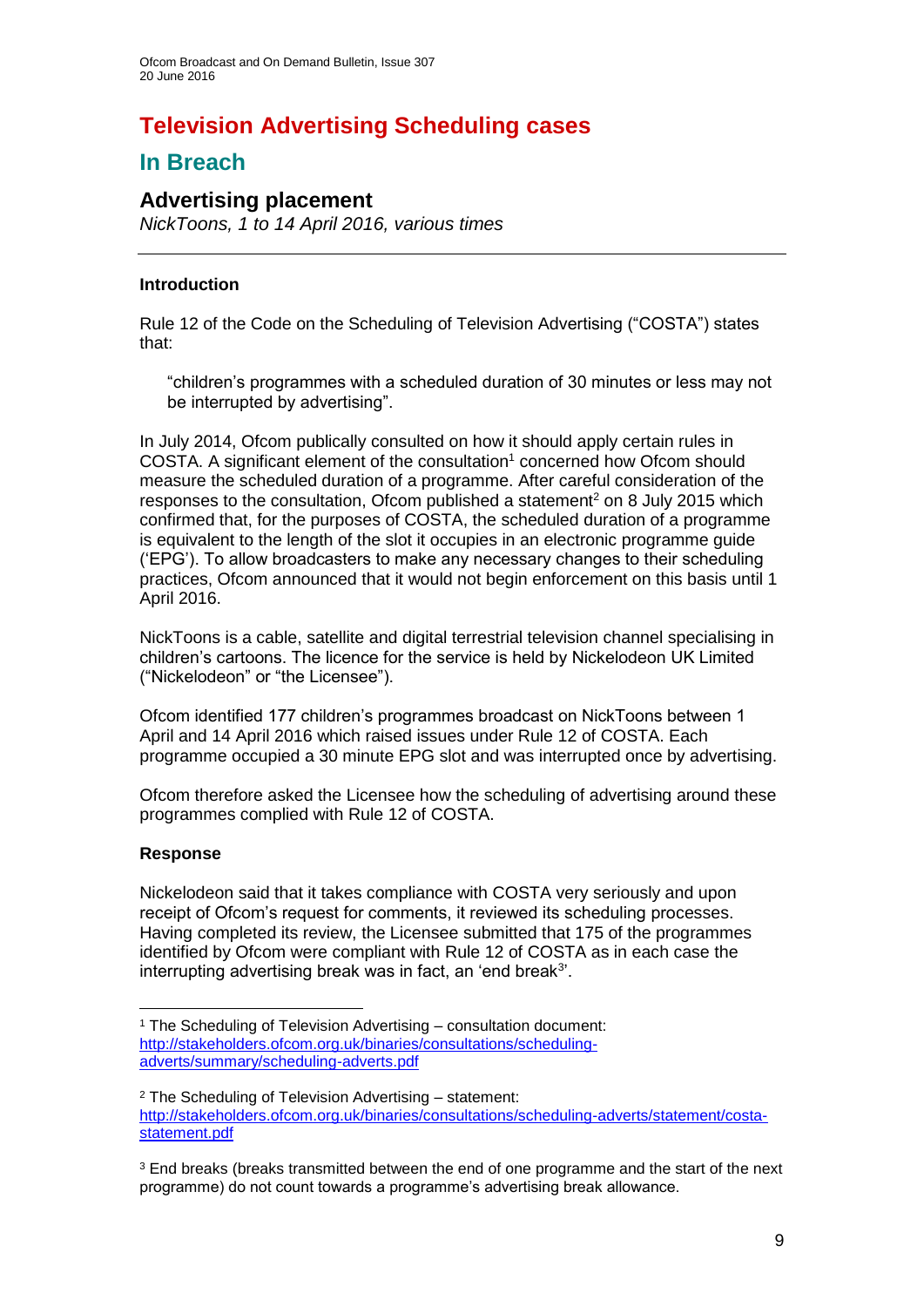The Licensee said that 175 of the instances highlighted contained two entirely separate and standalone programmes, each comprising: a self-contained narrative concluded within its 11 minute run time; an open slate detailing the episode title; and production credits together with a clear end to the story narrative. It added that each episode was "bracketed by" sponsorship idents, promotion pieces and channel idents. Nickelodeon argued that these elements showed sufficient separation and as such, viewers would not have considered the two items as one single programme.

The Licensee submitted that in each case, the title of the programme in EPGs indicated that it was a series rather than an individual episode and that the EPG synopsis provided further clarity that there were two episodes within a scheduled block of programmes rather than one 30 minute episode.

Nickelodeon acknowledged that two of the 177 programmes identified by Ofcom may not have complied with Rule 12 of COSTA. It explained that these episodes of *The Fairly Odd Parents* were regarded as "Specials" as they comprised a single narrative lasting between 15 and 30 minutes. It added, however, that although these programmes occupied a 30 minute slot on EPGs, the actual slot time as broadcast was 30 minutes and 27 seconds, and 30 minutes and 13 seconds.

The Licensee said that to avoid a repeat of these two instances, it has implemented a safeguard that removes all content labelled as 'feature length' in the event that it is scheduled accidentally. It also provided details of additional manual and automated checking procedures that it intended to introduce.

#### **Decision**

Under the Communications Act 2003, Ofcom has a statutory duty to set standards for broadcast content which it considers are best calculated to secure a number of standards objectives. One of these objectives is that "the international obligations of the United Kingdom with respect to advertising included in television and radio services are complied with".

Articles 20 and 23 of the Audiovisual Media Services Directive set out strict limits on the amount and scheduling of television advertising. Ofcom has transposed these requirements by means of key rules in COSTA. Ofcom undertakes routine monitoring of its licensees' compliance with COSTA.

Rule 12 of COSTA states that "children's programmes with a scheduled duration of 30 minutes or less may not be interrupted by advertising."

Ofcom consulted on how it should apply COSTA rules in 2014. Both the consultation document and statement contained an extensive analysis of the options available for measuring the scheduled duration of a programme. The statement made clear that Ofcom would enforce COSTA rules on the basis that the scheduled duration of a programme equates to the slot it in which it is scheduled in EPGs and TV listings.

Ofcom noted the Licensee's recognition that on two occasions, it may not have complied with Rule 12 of COSTA. We also noted the measures undertaken by the Licensee to prevent similar occurrences in future.

We were particularly concerned that Nickelodeon sought to justify the other 175 interrupting advertising breaks on the basis that the single EPG slot contained two separate programmes interrupted by an end break. This did not accord with one of the key outcomes of the consultation.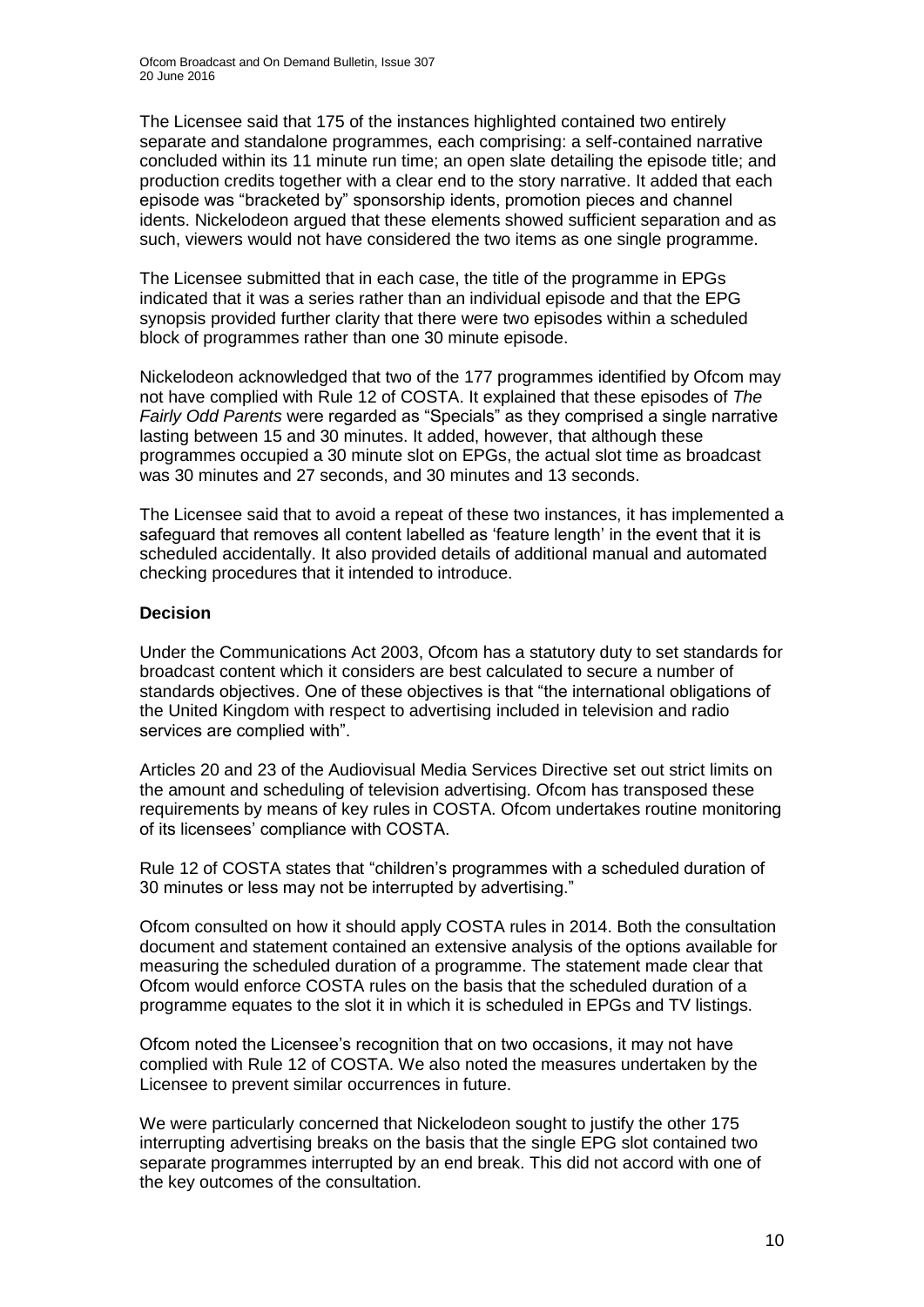The 177 children's programmes identified by Ofcom were scheduled in 30 minute EPG slots and therefore, for the purposes of COSTA, each programme had a scheduled duration of 30 minutes regardless of how the content was presented. Rule 12 of COSTA prohibits advertising breaks in children's programmes with a scheduled duration of 30 minutes or less. All 177 programmes contained one internal advertising break and consequently Ofcom's Preliminary View is that these programmes breached Rule 12 of COSTA.

Ofcom considers the Licensee's compliance failure in this case to be significant and will continue to monitor advertising scheduling practices on this service.

#### **Breaches of Rule 12 of COSTA**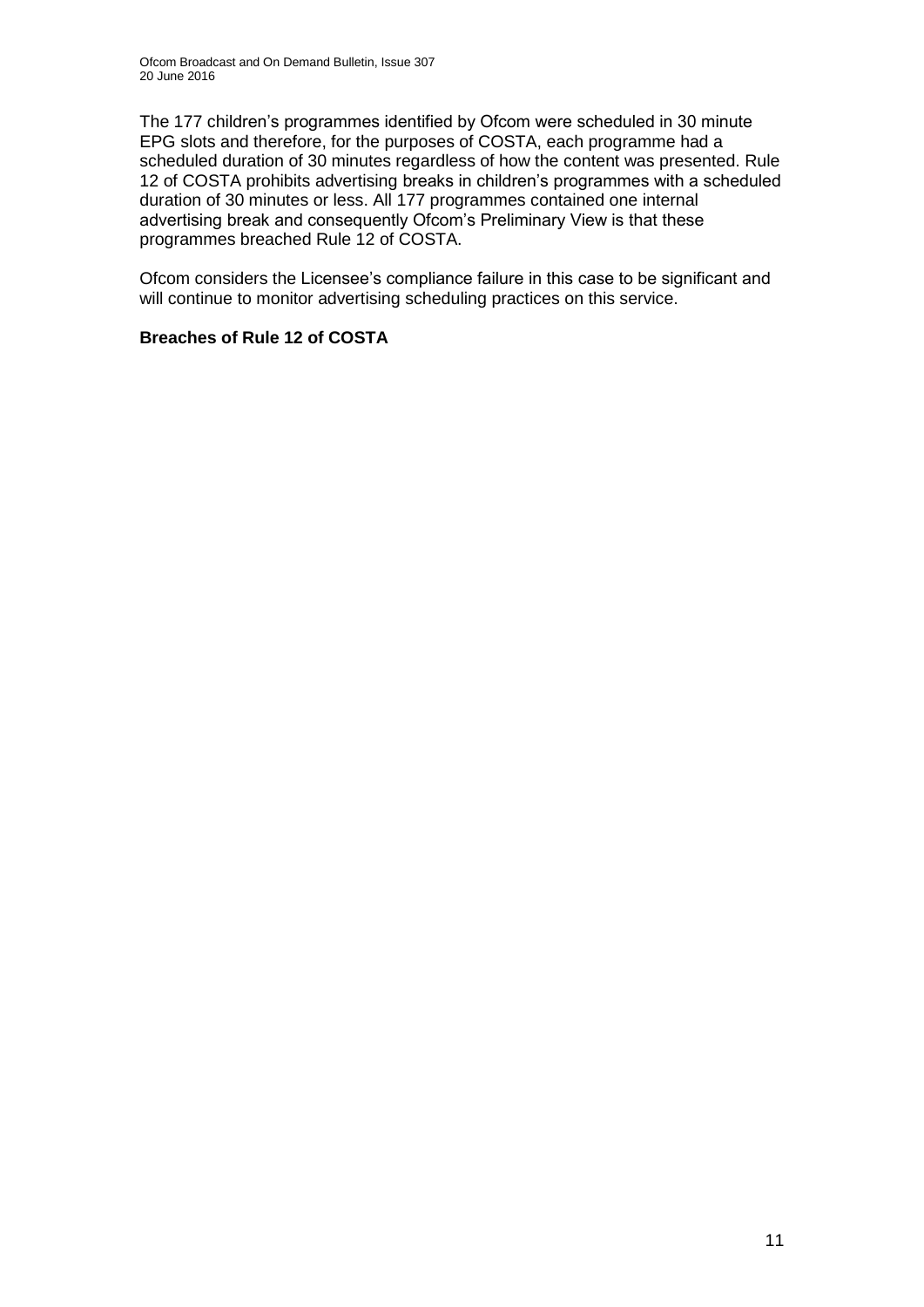## **Broadcast Licence Conditions cases**

### **Resolved**

### **Provision of information: community radio station finance reports**

*Various community radio licensees, year ending 31 December 2015*

#### **Introduction**

Community radio stations are provided primarily for the good of members of the public or for a particular community, rather than primarily for commercial reasons. They must also deliver social gain, operate on a non-for-profit basis, involve members of their target communities and be accountable to the communities they serve.

Any profit produced by providing a community radio service must be used "wholly and exclusively for securing or improving the future provision of the service, or for the delivery of social gain to members of the public or the community that the service is intended to serve" (clause 3(3) of the Order).

There are statutory restrictions on the funding of community radio stations, as set out in section 105(6) of the Broadcasting Act 1990, as modified by The Community Radio Order 2004 ("the Order") and the Community Radio (Amendment) Orders of 2010 and 2015.

These funding requirements are set out in community radio licences. Ofcom must be able to verify that community radio licenses are complying with them. Licensees are therefore required to submit an annual report explaining how they have met their financial obligations during the previous calendar year. The annual reports from stations also inform Ofcom's own report on the community radio sector, which is featured in the annual Communications Market Report.

In March 2016, Ofcom requested finance reports for the calendar year 2015 from all community radio licensees who were broadcasting during the whole of 2015. Following our requests, a number of stations failed to provide their reports by the deadline specified.

Ofcom considered that this raised issues warranting investigation under Licence Condition 9(1) which states:

"The Licensee shall maintain records of and furnish to Ofcom in such manner and at such times as Ofcom may reasonably require such documents, accounts, estimates, returns, reports, notices or other information as Ofcom may require for the purpose of exercising the functions assigned to it by or under the 1990 Act, the 1996 Act or the Communications Act and in particular…

- (c) such information as Ofcom may reasonably require for the purposes of determining whether the Licensee is complying with the requirements of the Community Radio Order 2004 for each year of the Licensed Service;
- (d) such information as Ofcom may reasonably require for the purposes of determining the extent to which the Licensee is providing the Licensed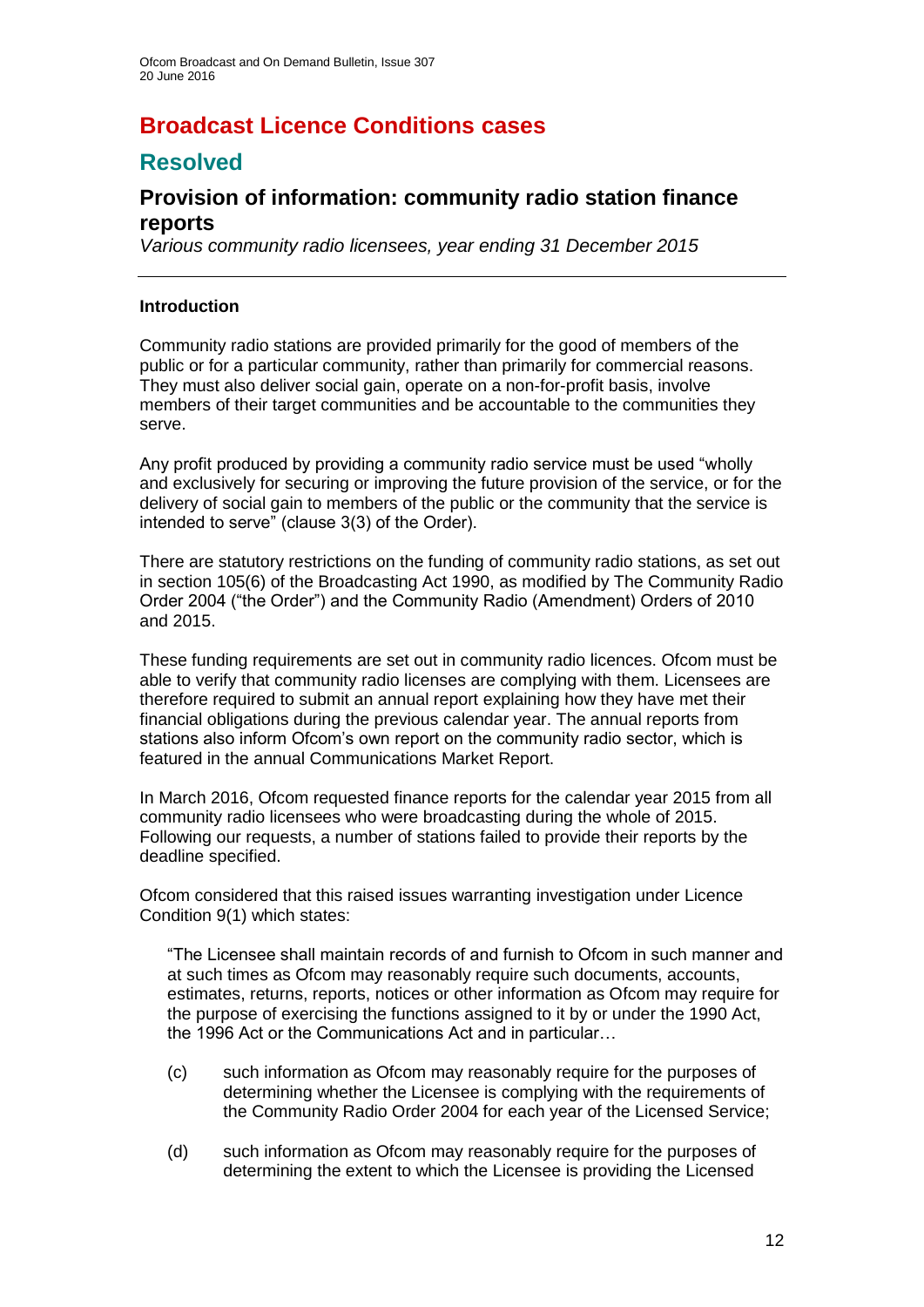Service to meet the objectives and commitments specified in the Community Radio Order 2004; and …

(e) the provision of information under this section may be provided to Ofcom in the form of an annual report which is to be made accessible to the general public."

#### **Decision**

The following licensees failed to submit their annual finance report by the original deadline, but subsequently submitted late reports. However, they were filed in time for the data to be used in Ofcom's Communications Market Report. We therefore considered these cases to be resolved:

| Licence number | <b>Station name</b>                           | <b>Licensee</b>                                                |
|----------------|-----------------------------------------------|----------------------------------------------------------------|
| CR000208BA     | Awaaz Radio                                   | Awaaz Radio Ltd                                                |
| CR000257BA     | <b>Celtic Music Radio FM</b>                  | <b>Celtic Music Radio Ltd</b>                                  |
| CR000168BA     | <b>Gravity FM</b>                             | <b>Gravity FM CIC</b>                                          |
| CR000050BA     | NE1FM                                         | <b>Community Broadcast Initiative</b><br><b>Tyneside Ltd</b>   |
| CR000239BA     | <b>Pulse Radio</b>                            | Pulse Media Broadcasting Ltd                                   |
| CR000094BA     | <b>Radio Cardiff</b>                          | <b>Radio Cardiff Ltd</b>                                       |
| CR000014BA     | Radio Faza 97.1 FM                            | Radio Fiza Ltd                                                 |
| CR000106BA     | Saint FM                                      | <b>St Peters Studio and Community</b><br><b>Radio Limited</b>  |
| CR000240BA     | Sedgemoor FM (formerly<br>known as Access FM) | <b>Bridgwater Young Men's</b><br><b>Christian Association;</b> |
| CR000116BA     | Ujima Radio                                   | Ujima Radio CIC                                                |
| CR000024BA     | Wythenshawe FM                                | <b>Wythenshawe Community Media</b>                             |

#### **Resolved**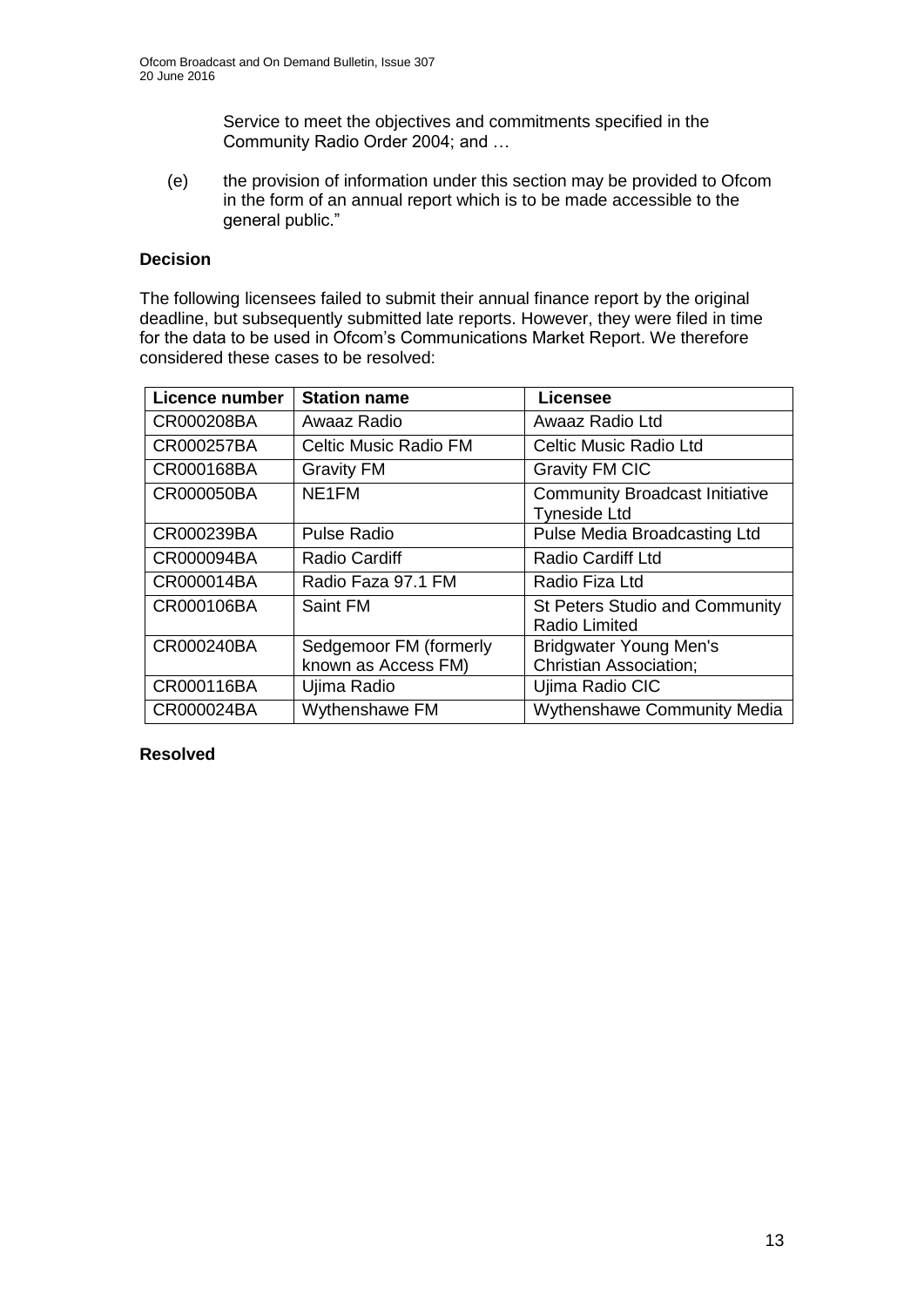## **Broadcast Fairness and Privacy cases**

### **Upheld**

### **Complaint by Mr and Mrs F**

*Reporting Scotland, BBC 1 Scotland, 15 December 2015*

#### **Summary**

Ofcom has upheld this complaint by Mr and Mrs F of unwarranted infringement of privacy.

This programme included a report about the impact alcohol related call-outs had on the Scottish Ambulance Service's response to *"genuine, emergency"* incidents. The report included footage of Mr F sitting on the pavement outside a public house in Glasgow after having fallen and injured his head. It also showed close-up footage of blood being washed from his hand and Mr F sitting in an ambulance. In addition, the programme included footage of Mrs F in the ambulance talking to her husband. Both Mr and Mrs F's faces were obscured.

Ofcom found that Mr and Mrs F's legitimate expectation of privacy in relation to the filming of them and the subsequent broadcast of the footage without their consent outweighed the broadcaster's right to freedom of expression and the public interest in the particular circumstances of the case. Their privacy was therefore unwarrantably infringed in the obtaining of and broadcast of the footage in the programme as broadcast.

#### **Programme summary**

On 15 December 2015, BBC 1 Scotland broadcast an edition of its news programme, *Reporting Scotland*. This edition included a report about the impact alcohol-related call outs made over the weekend had on the Scottish Ambulance Service in Glasgow and the delays these call-outs caused to the services' response to *"genuine emergency"* incidents. The presenter read the headlines of the stories coming-up in the programme. She said:

*"Tonight on Reporting Scotland: the country's ambulance crews say more than half their call-outs at weekends are due to alcohol-related incidents…"*.

While the presenter introduced the headlines, part of the upcoming report was shown, including footage of two police officers and a paramedic as they attended a man (Mr F) sitting on the pavement and leaning against the wall of a public house. In this footage, Mr F was shown from a distance, partially blocked from view for some of the time, by the paramedic and police officers as they leaned forward to attend him. When Mr F was visible, his face was obscured by blurring. The footage following this showed a close-up of Mr F's blood-stained hand as one of the paramedics cleaned the blood from it.

Immediately after this footage, part of an interview with the two paramedics from the ambulance which attended Mr F was shown. One of the paramedics said:

*"You get there and it's an alcohol-related call. And you know there is a wee person waiting to go to hospital and they've not got the ambulance because it's been diverted"*.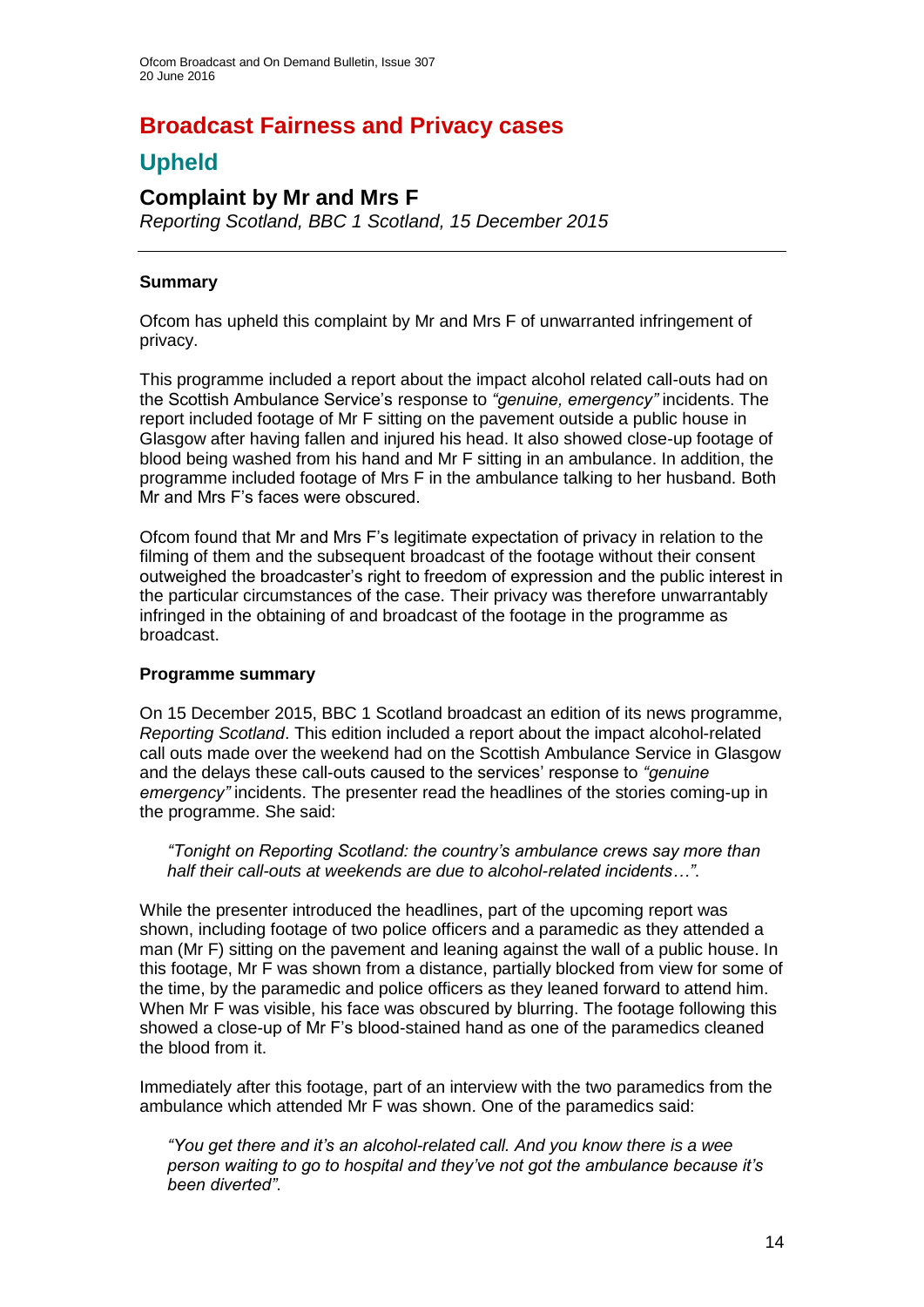Later in the programme, the presenter introduced the full report. She said:

*"Good evening. Alcohol is a factor in more than half of the incidents ambulances are called out to during weekends. The service says unnecessary call can delay their response to a genuine emergency. Well let's go to our health correspondent, Eleanor Bradford, who's at Springburn Ambulance Centre in Glasgow. Eleanor"*.

During the presenter's introduction, a still image from the footage of Mr F recorded during this incident could be seen on a screen behind her. The image, in which the complainant could be seen from behind, appeared to show Mr F walking towards the ambulance with a paramedic assisting him.

Following this, footage was shown of the reporter reporting back to the studio via a live video link from the ambulance centre. She said:

*"Jackie, this is one of Scotland's busiest ambulance stations. The ambulances behind me have been coming and going all evening already. There are 11 vehicles based here handling at this time of year around a hundred calls a day and the crews tell me it's getting busier and busier. But too many of their calls are due to alcohol, as I found out on Friday when I spent an evening with them"*.

Footage of paramedics driving an ambulance to an incident was then shown. The reporter explained:

*"It's a Friday night, and we are on our way to the first of what would be many unnecessary 999 calls".*

The earlier footage of one of the paramedics attending to Mr F in the street as he sat on the pavement leaning against the wall of a public house was shown again. As before, when his face was visible it was obscured by blurring. The paramedic addressed Mr F, saying: *"Hello young man"*, to which Mr F replied *"Hello"*. The reporter explained:

*"A civil servant in his fifties* [Mr F] *has fallen over and cut his head after an office party. There's a fair amount of blood* [footage of blood on the pavement was shown] *but the ambulance crew patch him up* [a close-up of Mr F's hand as a paramedic cleaned blood from it was shown] *and we wait for his unimpressed wife to come from home and get him"*.

Footage of Mr F as he sat in the ambulance was then shown. His face was obscured by blurring, but his body and clothing were visible. The two paramedics and Mrs F were also shown in the ambulance. Mrs F's face was blurred and her body was obscured partially by her husband who was sitting in front of her. In this footage, Mrs F said to her husband: *"Right, come with me* [Mr F's first name]*?"* Mr F replied *"yes"* and one of the paramedics then said: *"Come on then, we will get your jacket on"*. Mr and Mrs F's voices were not disguised.

The report then moved on to cover another alcohol-related incident in Glasgow city centre to which the paramedics had been called.

Later in the programme, one of the paramedics explained in interview that often an ambulance would be on its way to take an elderly person to the hospital only to be diverted to attend an alcohol-related incident. The reporter then concluded the report.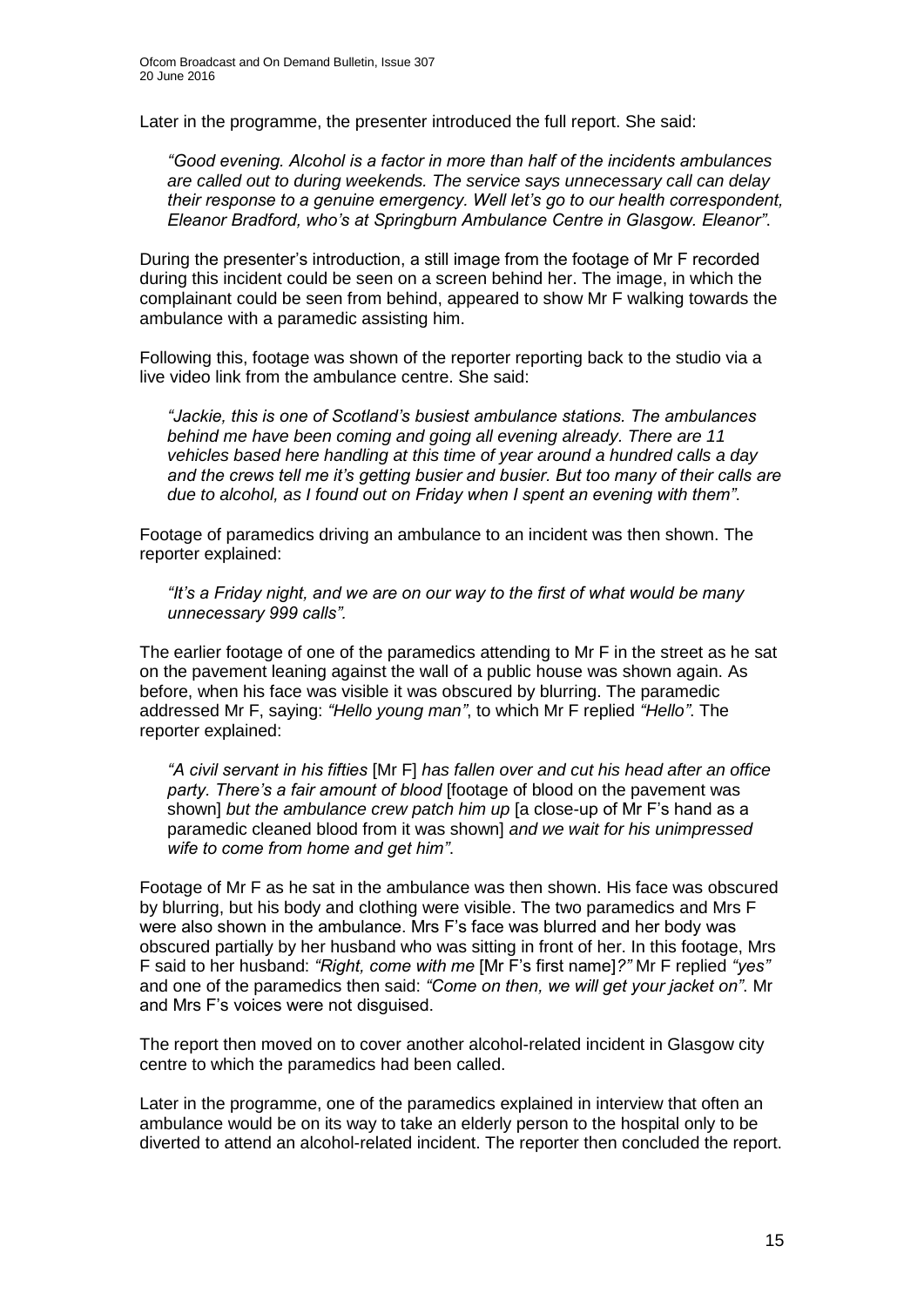No further footage of Mr and Mrs F was included in the programme. Footage of Mr F appeared in the programme for a cumulative total of approximately twenty seconds (ten seconds of which was accounted for by the still image of Mr F from behind as he walked towards the ambulance). Mrs F was shown for approximately three seconds.

#### **Summary of the complaint and the broadcaster's response**

#### *The complaint*

a) Mr and Mrs F complained that their privacy was unwarrantably infringed in connection with the obtaining of material included in the programme because they were filmed in the ambulance without their consent or permission.

They said that when Mrs F arrived at the scene, she was informed by the ambulance crew that the BBC was filming, but she told them that she did not want to be filmed. The complainants said that no one had asked Mr F if they could film in the ambulance and he did not voluntarily give his name, age and occupation to the BBC. They added that they did not know how information about Mr F had been obtained and they felt that it was an invasion of their privacy at a very traumatic time.

b) Mr and Mrs F also complained that their privacy was unwarrantably infringed in the programme as broadcast because footage of them was included in the programme without their consent.

They said when Mrs F got into the ambulance, she told the filming crew she did not want "this footage to be used". They also said that Mr F was identifiable by his clothes, occupation, age, mention of his first name, and information about location of the incident in Glasgow. They added that a lot of people had seen the report and had been able to identify Mr F from the piecing together of the information disclosed in the programme and that Mrs F was identifiable by her voice and her clothes. The complainant's also said that Mr F was told that his face would be obscured in the broadcast, but he had asked for the footage not to be shown at all.

#### *The broadcaster's response*

Responding to both elements of the complaint, the BBC said that the programme makers had applied the established protocols during the filming of the incident involving Mr F. In particular, it said that the filming occurred once the paramedics had indicated that it was appropriate to do so, having satisfied themselves that this was "a classic, alcohol-related call". Accordingly, pursuant to the established protocol, permission was not sought from the complainants to film (or subsequently broadcast part of) the footage "because of the strong public interest argument", but the complainants' faces were blurred out in the broadcast footage.

The BBC said that the paramedics were called to Mr F in the early hours of Saturday morning on 12 December 2015. It said that the paramedics had found Mr F, slumped on the ground, in the care of two police officers and a rapid-response paramedic, with a cut to his eye area. The broadcaster said that Mr F was helped to stand up and supported to walk over to the ambulance. The reporter and cameraman waited outside the ambulance while the paramedics assessed Mr F. The broadcaster said that once the paramedics had satisfied themselves that this was "a classic, alcoholrelated call", they invited the cameraman inside the ambulance and one of the paramedics introduced him to Mr F: "[Mr F's first name], this is Steve". Steve (the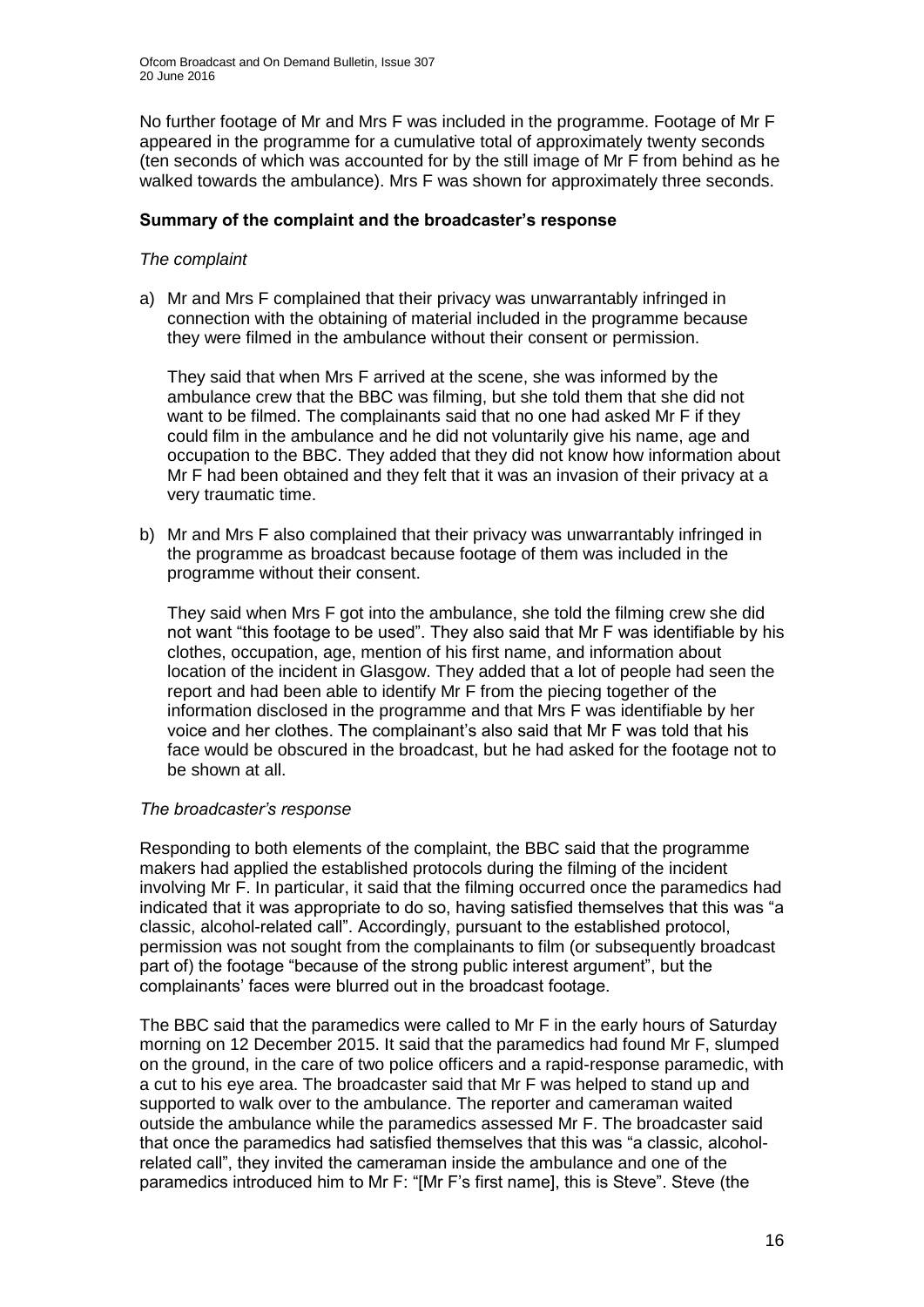cameraman) said hello and Mr F replied "Steve, go away" and then laughed. The BBC said that Mr F then told the paramedics, in the presence of the cameraman, that he "thought" he was 52 years old. The broadcaster said that Mr F was smiling and that the atmosphere was amiable. It said that Mr F then gave his full name and address to the paramedics while he was being filmed and also confirmed to them that he had been at an office party and that he had had too much to drink. The BBC said that the cameraman filmed the paramedics treating Mr F's eye injury and cleaning blood from his face and hands.

The broadcaster explained that after filming had being going on for approximately 2 minutes and 40 seconds, the paramedics invited the reporter into the ambulance, about which Mr F did not express any unhappiness. The BBC said that after being filmed at close quarters for a total of five minutes and 45 seconds, Mr F waved at the camera and, some 30 seconds later, asked the paramedics if: "this can be expunged", to which the ambulance crew replied that the BBC crew were primarily filming them.

The broadcaster explained that the ambulance crew had established that a hospital admission was not necessary, but that they could not discharge Mr F because of his inebriated state. They then had to wait approximately ten minutes for his wife to arrive and collect him. The broadcaster said that the camera was switched off during this time but, although Mr F was in an inebriated state and his speech was slurred, the atmosphere was amiable and the reporter, cameraman, and paramedics chatted to him while they waited for his wife. The broadcaster said that Mr F also told them his and his wife's occupations. The broadcaster explained that inside the ambulance, Mr F pointed to the camera and said "Not happy with…". It said that the reporter had told Mr F that he would be blurred out in the broadcast report and that his name would not be used.

With regard to Mrs F, the BBC said that prior to entering the ambulance she was told that a TV crew was inside and filming her husband. Mrs F then told the paramedics to tell the TV crew that she would leave her husband if the filming was used. It added that, as a paramedic entered the ambulance again, Mrs F voluntarily followed and told the reporter that "under no circumstances is this footage to be used". The reporter told her that Mr F's face would be blurred out to which Mrs F replied: "My husband has five lawyers in his family, so it's definitely not going to be used".

The BBC said that, prior to the broadcast, the programme makers decided to obscure Mr and Mrs F's identity by blurring out their faces in the broadcast footage. However, they took the view that their clothes were unremarkable and, therefore, these were not obscured. The programme makers considered that Mrs F's reference to her husband by his first name was indistinct and that it would not have been picked up by viewers. The BBC said that it was, therefore, not edited out, although a similar, subsequent reference to Mr F by his first name, made by one of the paramedics, was edited out because it was considered to be audible. The BBC said that the reporter and picture editor felt that the steps taken were reasonable and that Mr and Mrs F would not be recognisable from the programme to anyone other than themselves, especially as they were only on screen for a few seconds. The broadcaster added that the reporter's description of Mr F as *"a civil servant in his fifties"* was included in the programme to convey to viewers that it is not only young people who are responsible for alcohol-related calls.

The BBC argued that there was a strong public interest in the filming and broadcast of the footage, given the current strain on NHS resources generally, and on the ambulance service specifically. It noted that the footage highlighted an issue of major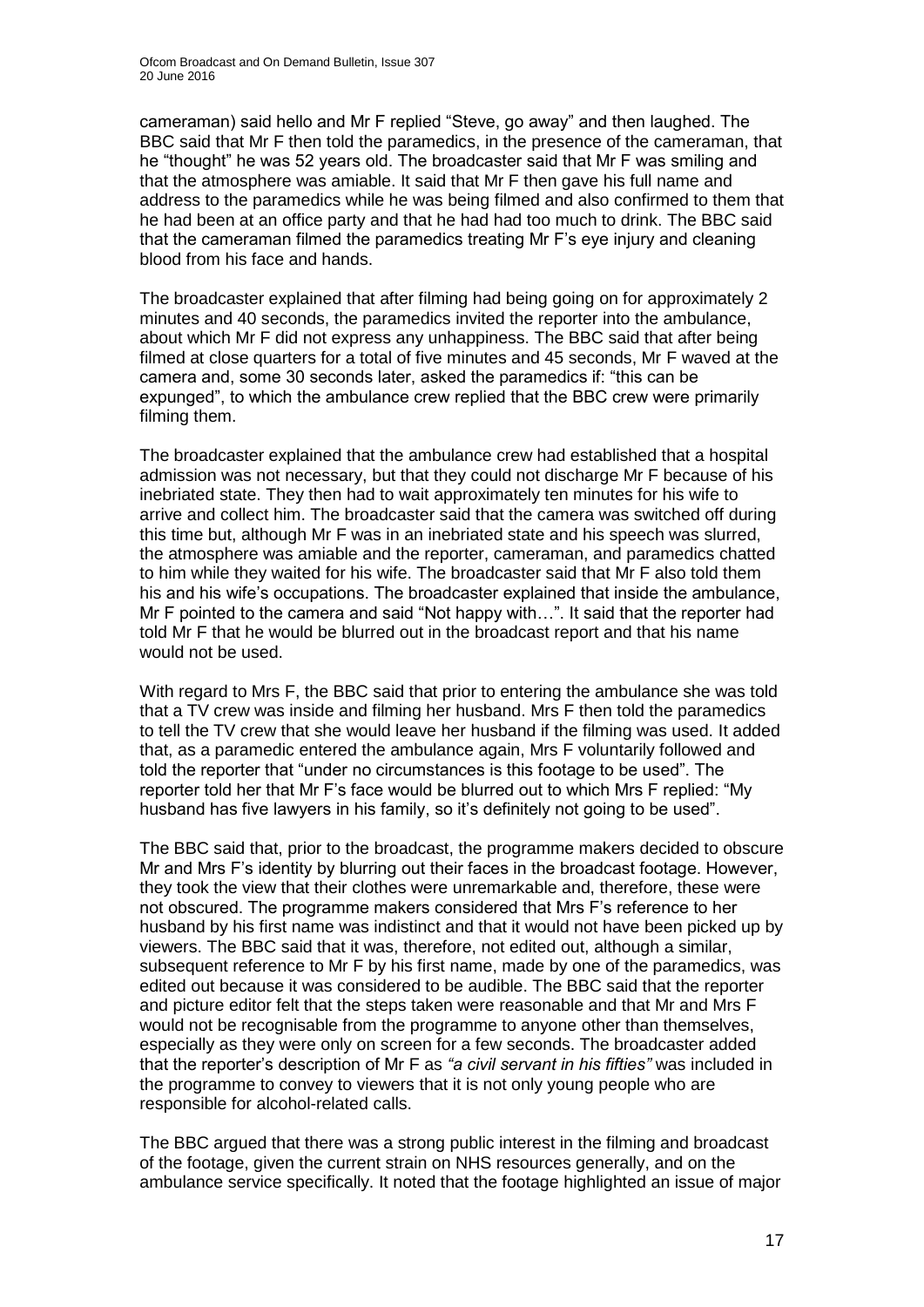concern to ambulance staff and illustrated that the cause of the problem is not confined to young people as may be widely thought. The broadcaster noted that in the report, the ambulance crew had explained that they are regularly diverted from other calls (and in some cases delayed from attending a serious emergency) to attend avoidable alcohol-related incidents. The broadcaster said that Mr F was the patient who took up the most resources on the night of the filming, and that attending him meant that the ambulance was out of service while the paramedics waited for his wife to arrive so he could be safely discharged. The BBC said that the footage of Mr F inside the ambulance did not show "anything of an inherently private nature" and it was an important illustration of the time wasted by ambulance crews because of "alcohol abuse and the resulting, essentially self-inflicted injuries".

In conclusion, the BBC said that it did not believe that Mr F was identifiable in the broadcast footage other than by those present at the incident, either visually or verbally, and believed the gathering of the material was wholly justified in the public interest, and given the anti-social nature of his behaviour and its consequences for the ambulance service and other patients in need of their care.

#### **Ofcom's Preliminary View**

Ofcom prepared a Preliminary View in this case that Mr and Mrs F's complaint should be upheld. Both parties were given the opportunity to make representations on the Preliminary View, but neither chose to do so.

#### **Decision**

Ofcom's statutory duties include the application, in the case of all television and radio services, of standards which provide adequate protection to members of the public and all other persons from unjust or unfair treatment and unwarranted infringement of privacy in, or in connection with the obtaining of material included in, programmes in such services.

In carrying out its duties, Ofcom has regard to the need to secure that the application of these standards is in the manner that best guarantees an appropriate level of freedom of expression. Ofcom is also obliged to have regard, in all cases, to the principles under which regulatory activities should be transparent, accountable, proportionate and consistent and targeted only at cases in which action is needed.

In reaching this Decision, Ofcom carefully considered all the relevant material provided by both parties. This included a recording and transcript of the programme as broadcast, the unedited (and not broadcast) footage of Mr and Mrs F outside and in the ambulance (as applicable) and both parties' written submissions and supporting material (including correspondence between the BBC and the complainants).

In Ofcom's view, the individual's right to privacy has to be balanced against the competing rights of the broadcasters to freedom of expression. Neither right as such has precedence over the other and where there is a conflict between the two, it is necessary to intensely focus on the comparative importance of the specific rights. Any justification for interfering with or restricting each right must be taken into account and any interference or restriction must be proportionate.

This is reflected in how Ofcom applies Rule 8.1 of Ofcom's Broadcasting Code ("the Code") which states that any infringement of privacy in programmes, or in connection with obtaining material included in programmes, must be warranted.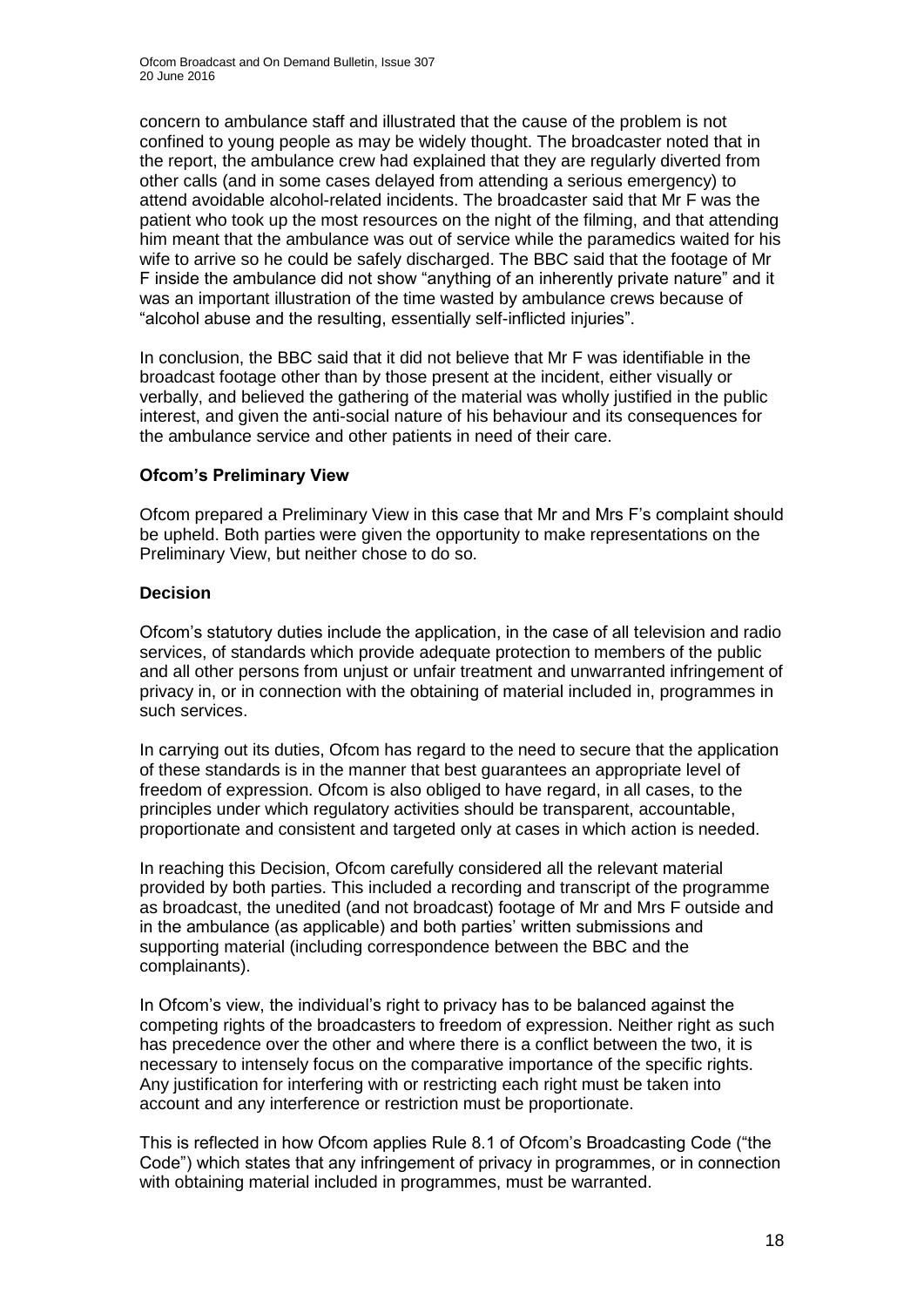a) Ofcom first considered the complaint that Mr and Mrs F's privacy was unwarrantably infringed in connection with the obtaining of material of them included in the programme as broadcast because they were filmed without their consent or permission.

In assessing this head of the complaint, Ofcom had regard to Practice 8.5 which states that any infringement of privacy in the making of a programme should be with the person's and/or organisation's consent or be otherwise warranted. Ofcom also had regard to Practice 8.7 of the Code which provides that if an individual's privacy is being infringed and they ask that filming be stopped, the broadcaster should do so, unless it is warranted to continue. Ofcom also considered Practice 8.9 which states that the means of obtaining material must be proportionate in all the circumstances and in particular to the subject matter of the programme. Ofcom also took Practice 8.16 into account which states that broadcasters should not take or broadcast footage or audio of people caught up in emergencies, victims of accidents or those suffering a personal tragedy, unless it is warranted or the people concerned have given consent.

Ofcom first considered the extent to which Mr and Mrs F had a legitimate expectation of privacy in the particular circumstances in which the relevant material was obtained. The test applied by Ofcom as to whether a legitimate expectation of privacy arises is objective: it is fact-sensitive and must always be judged in light of the circumstances in which the individual concerned finds him or herself. Ofcom therefore approaches each case on its facts. In particular, as stated in Section Eight of the Code, legitimate expectations of privacy will vary according to the place and nature of the information, activity or condition in question. We also noted Section Eight states that "there may be circumstances where people can reasonably expect privacy even in a public place…". Further, the Guidance to Section Eight of the Code (the "Guidance") states that "privacy is least likely to be infringed in a public place" but that "there may be circumstances where people can reasonably expect a *degree* of privacy even in a public place" (emphasis in original).<sup>2</sup> The Guidance says that the degree of privacy a person can reasonably expect in a public place will "always be dependent on the circumstances".

From the unedited footage of Mr F we observed that he was initially filmed while sitting on the pavement outside a public house attended by two police officers and a rapid response paramedic and being greeted by the two paramedics from the ambulance. We noted that, at this point, the programme makers had been informed by the ambulance paramedics that Mr F was intoxicated. Immediately after greeting him, the first ambulance paramedic informed Mr F that she and her colleague were accompanied by the BBC. She said: "The BBC are with us sir, but they're not going to. You won't be filmed, you'll be obscured out". Mr F interjected to say: "No don't". The filming continued as the rapid response paramedic told the other paramedics how Mr F had fallen and injured himself and what treatment he had been given already. Images of Mr F's blood on the pavement were recorded

1

<sup>1</sup> http://stakeholders.ofcom.org.uk/binaries/broadcast/guidance/831193/section8.pdf

<sup>2</sup> We note in this context, PG v United Kingdom [2006] 46 EHRR 51 (para 56) states: "Article 8 also protects a right to identity and personal development, and the right to establish and develop relationships with other human beings and the outside world… There is therefore a zone of interaction of a person with others, even in a public context, which may fall within the scope of "private life"".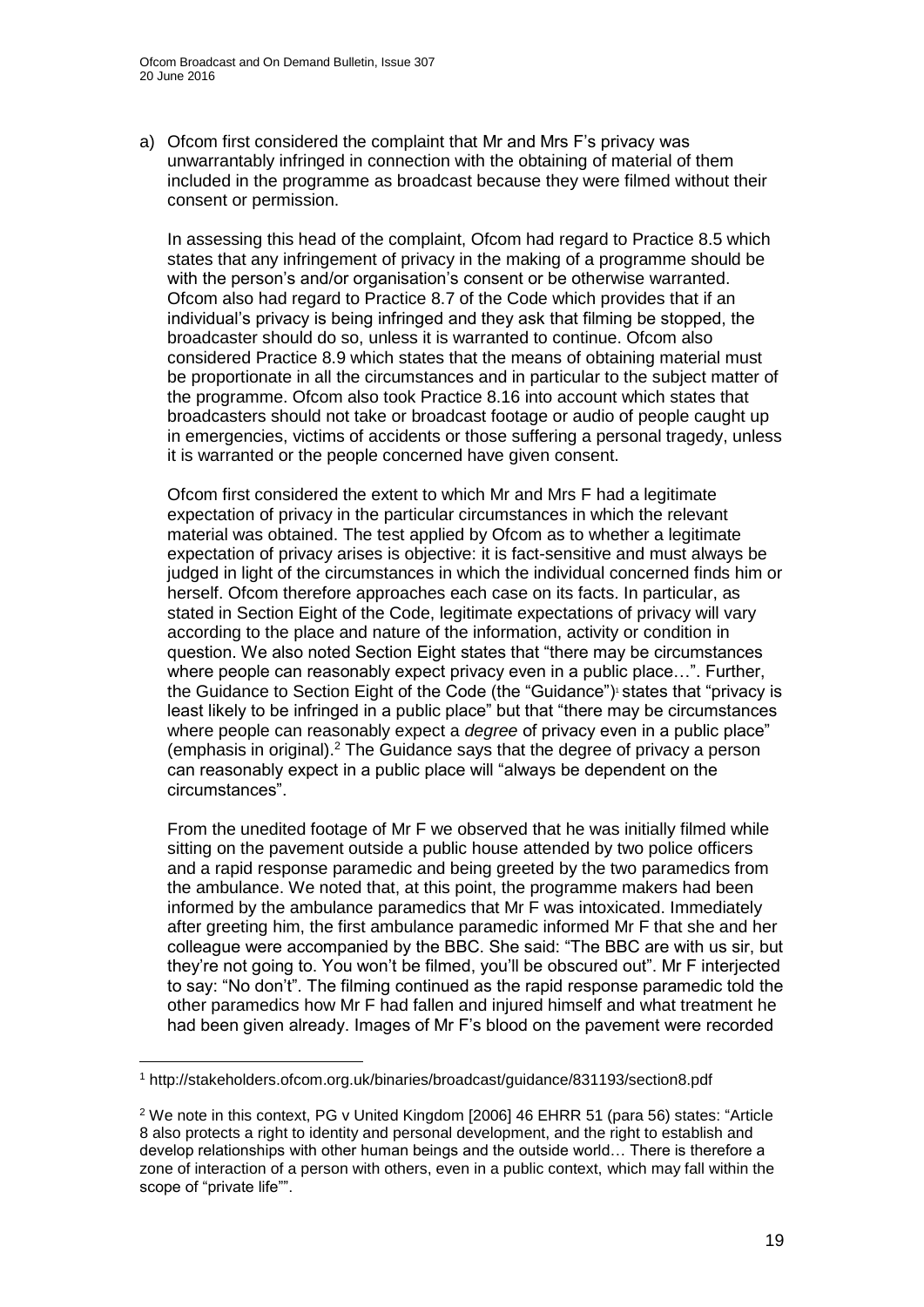at this point. Mr F was then filmed walking to the ambulance with the assistance of the two paramedics.

Ofcom noted that as Mr F got into the ambulance, the first paramedic could be heard telling him: "the crew will just be filming us and stuff like that...nothing will be, like your face won't be shown or anything like that". Audio of the paramedics in the ambulance as they began to assess Mr F's state of health was recorded before the camera operator entered the ambulance and filmed inside the vehicle. The first paramedic introduced the camera operator as soon as he entered the ambulance with his camera recording: She said "[Mr F's first name], this is Steve" and Mr F responded "Steve, go away" after which he laughed gently.

Mr F was then filmed as he told the paramedics his full name, his date of birth and his address and as they continued to assess his state of health and cleaned blood from his injuries. Mr F told the paramedics that he had been out at an office party and that he had drunk too much alcohol. He also indicated that his wife, who was coming to pick him up, would be upset with him. He was then filmed having his blood pressure checked and discussing his medical history. The rapid response paramedic also provided further details of the treatment already given to Mr F. Ofcom noted that Mr F was visibly shaking during part of this footage. While Mr F was able to answer the first paramedic's questions, in our opinion, he seemed confused about what was happening. In particular, after already receiving some treatment and having spoken to the paramedics about the evening's events, Mr F asked the first paramedic why he was in the ambulance and what had happened. We noted that soon afterwards, Mr F asked if the footage of him could be "expunged" and the first paramedic said "it's just us they're filming".

The next section of unedited footage included Mrs F entering the ambulance and talking to the paramedics, her husband and the programme makers. Prior to this (i.e. before she entered the ambulance), the rapid-response paramedic could be heard telling Mrs F what had happened to her husband and she could be heard asking questions about the incident and giving her opinion of Mr F's behaviour. The second paramedic then informed Mrs F that they had a camera crew filming them in the ambulance. The following exchange between the second paramedic and Mrs F then occurred:

- 2<sup>nd</sup> Paramedic: "There's a cameraman. We've got a camera crew out with us *tonight. Just so you don't get a fright. It's for the news. He can say he doesn't want it. She'll phone him, he's given his phone number, before it goes out and he can say no.*
- Mrs F: *Let the girl whose in there know that under no circumstances is she to use it* [the footage]. *I will leave him if it's used. It's as simple as that".*

The second paramedic opened the side door of the ambulance and informed the first paramedic (in the presence of the reporter and the camera operator who continued to film) of Mrs F's position. Mrs F then entered the ambulance. The unedited footage showed her immediately greeting the reporter and their conversation went as follows:

Mrs F: *"Under no circumstances is this footage to be used.*

Reporter: *It's all blurred out.*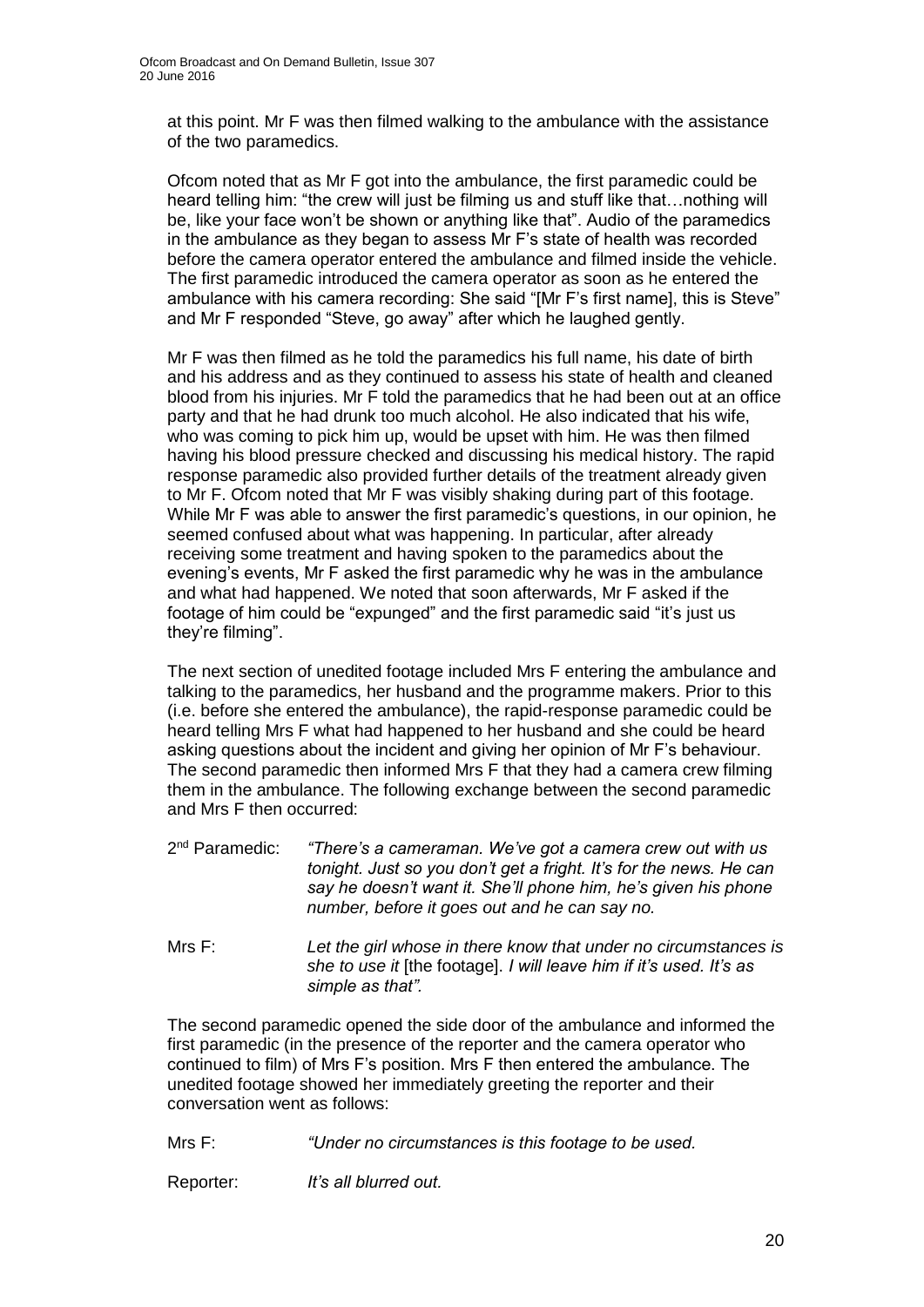| Mrs F:    | OK.                                                                                        |
|-----------|--------------------------------------------------------------------------------------------|
| Reporter: | We are doing a piece on the ambulance service.                                             |
| Mrs F:    | OK, my husband has five lawyers in his family, so it's definitely<br>not going to be used. |
| Reporter: | It's all blurred out".                                                                     |

Mrs F then leaned down to her husband and said "would you like to come with me, [Mr F's first name]?", to which he replied "yes", before she thanked the paramedics and stepped out of the ambulance. The paramedics advised Mrs F to give her husband pain killers if he needed them before helping Mr F out of the ambulance.

Ofcom accepted that Mr F was filmed openly by the programme makers and that he was informed that he was being filmed by the BBC. However, we noted the sensitive nature of the footage obtained and the fact Mr F was filmed whilst injured, not only in a public place (i.e. on the street outside the public house), but also as he received medical treatment in an ambulance. We also noted that Mr F provided personal information about himself (notably, his full name, date of birth, home address and medical history). We considered that, in these circumstances, in which he was receiving medical treatment, a particularly sensitive situation, he had a heightened legitimate expectation of privacy with regard to the obtaining of the footage and information relating to him.

Similarly, we considered that Mrs F too had a legitimate expectation of privacy with regard to the obtaining of the relevant footage and information. This was because although Mrs F was also filmed openly in the ambulance and in the knowledge that the material was being filmed "for the news" (we observed that it was unclear if Mrs F was aware that her conversation outside the ambulance, prior to this filming was being recorded), the programme makers recorded audio and footage of her discussing her husband's health, attending her husband while he was in an ambulance (having received medical treatment) and as he was in the process of being discharged into her care by the paramedics. In addition, we noted that in capturing information about Mr F prior to Mrs F's arrival, the programme makers also captured information about Mrs F. In particular, her occupation, the fact that she was married to Mr F and her home address.

Having concluded that both Mr and Mrs F had a legitimate expectation of privacy and that Mr F's expectation of privacy was heightened by the particular circumstances in which he was filmed, we assessed if they had consented to the recording of the relevant material. From the BBC's statement in response to the complaint, Ofcom noted that the programme makers had in place a set of protocols for the filming of footage for potential inclusion in the news report. In particular, one protocol stated, specifically, that "For alcohol-related calls, permission was not sought because of the strong public interest argument, but patients' faces were blurred out". We also noted, as above, that during the unedited footage Mr F repeatedly indicated that he did not want to be filmed or for the footage to be subsequently broadcast. Given this, it was clear to Ofcom that Mr F's consent was neither sought, nor was it given by Mr F, during the filming of the incident.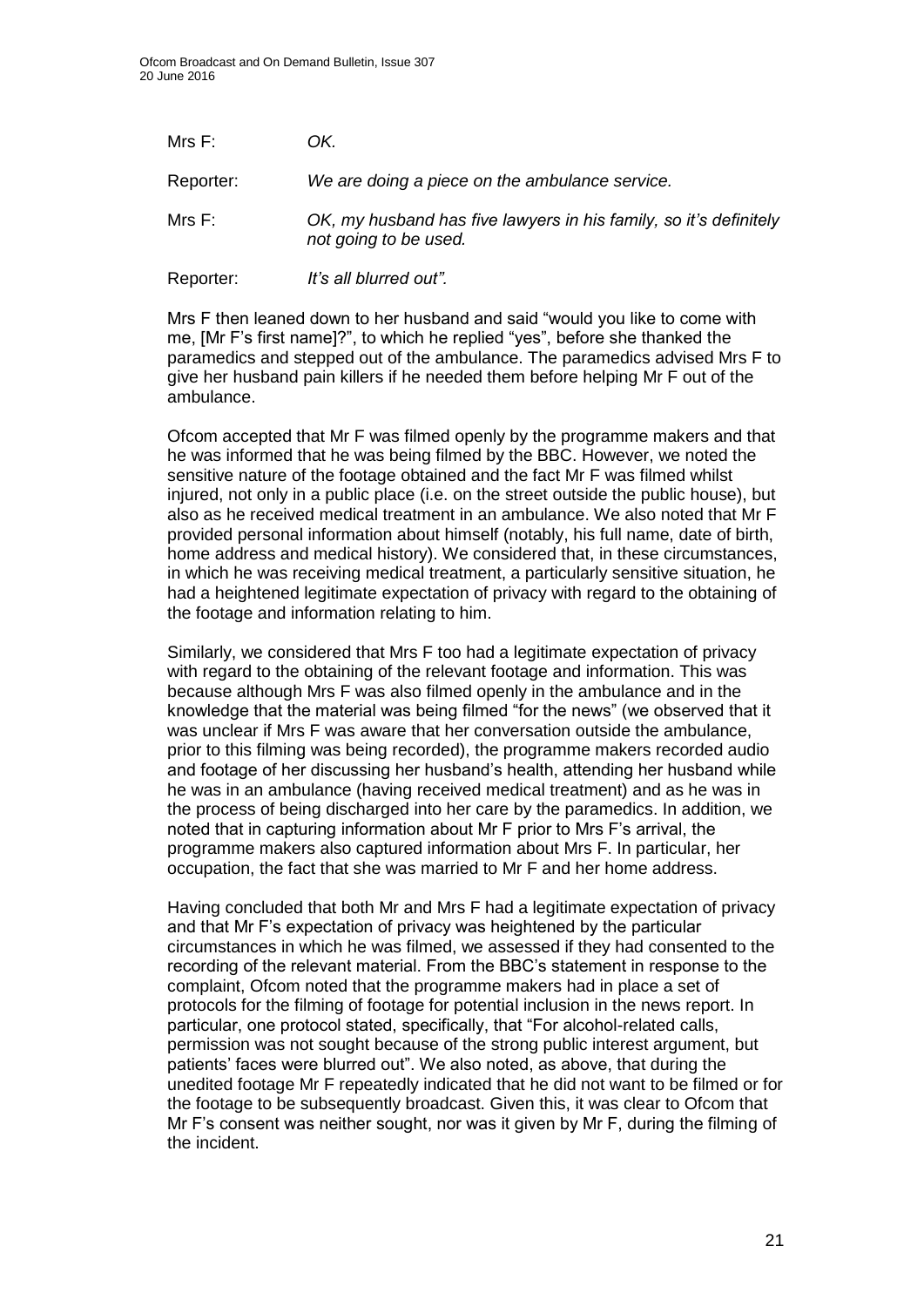With regard to Mrs F, we observed that although, as the broadcaster said in its response, she entered the ambulance voluntarily after being told that she there was a camera crew filming inside, she needed to do so in order to see her husband, whom she had been told had required medical treatment after sustaining an injury, and to collect him. In addition, while Mrs F did not specifically tell the camera operator to stop filming, she made it clear, both prior to entering the ambulance and immediately after doing so, that she objected to the fact that the footage filmed of her and her husband might be broadcast. Given the above, we do not consider that Mrs F's actions could be considered to constitute her having given de facto consent either to the filming (or the subsequent use) of the relevant material. From the unedited footage also, it was clear to Ofcom that the programme makers did not seek Mrs F's consent.

Taking all these factors into account, we concluded that Mr and Mrs F had not consented to the filming and recording of the relevant material. We therefore went on to consider whether the infringement of their legitimate expectation of privacy in the obtaining of this material was warranted. In doing so, we assessed the broadcaster's competing right to freedom of expression and the audience's right to receive information and ideas without unnecessary interference. We also considered whether the means of obtaining the material was proportionate in all the circumstances and, in particular, to the subject matter of the programme.

The Code states that "warranted" has a particular meaning. This is that, where broadcasters wish to justify an infringement of privacy, they should be able to demonstrate why, in the particular circumstances of the case, it is warranted. If the reason is that it is in the public interest then the broadcaster should be able to demonstrate that the public interest outweighs the right to privacy. Examples of public interest could include revealing or detecting crime, protecting public health and safety, exposing misleading claims by individuals or organisations or disclosing incompetence that affects the public.

In this case, we noted that the BBC argued that there was a "strong public interest" in the filming (and broadcast) of the footage, because "it highlighted an issue of major concern to ambulance staff and illustrated that the cause of the problem was not confined to young people as may be widely thought". In Ofcom's view, there was a genuine public interest in making this programme. It was clear that the programme's purpose was to show the burden placed on emergency services by avoidable alcohol-related call-outs. It was also clear that the programme makers filmed Mr F being attended by paramedics and police officers and, later, his wife as she came to collect him with a view to meeting this purpose. However, in weighing up the competing rights of the parties, we took particular account of Mr F's heightened expectation of privacy with respect to his receiving medical treatment in the ambulance – we observed that: it appeared that the entirety of the medical treatment he received was recorded; Mr F was filmed as he started to shake while having his blood pressure taken; and, he appeared to be confused about what had happened to him. We also noted that Mr F appeared to become agitated by the continued filming of him and that he indicated repeatedly that he was not happy being filmed.

Ofcom also considered whether, in accordance with Practice 8.9 of the Code, the means of obtaining the material had been proportionate in all the circumstances and in particular to the subject matter of the programme. We noted again that both Mr and Mrs F were filmed openly and that the broadcaster said the programme makers filmed Mr F only after being informed by the paramedics that this was a typical alcohol-related incident and that it would be appropriate for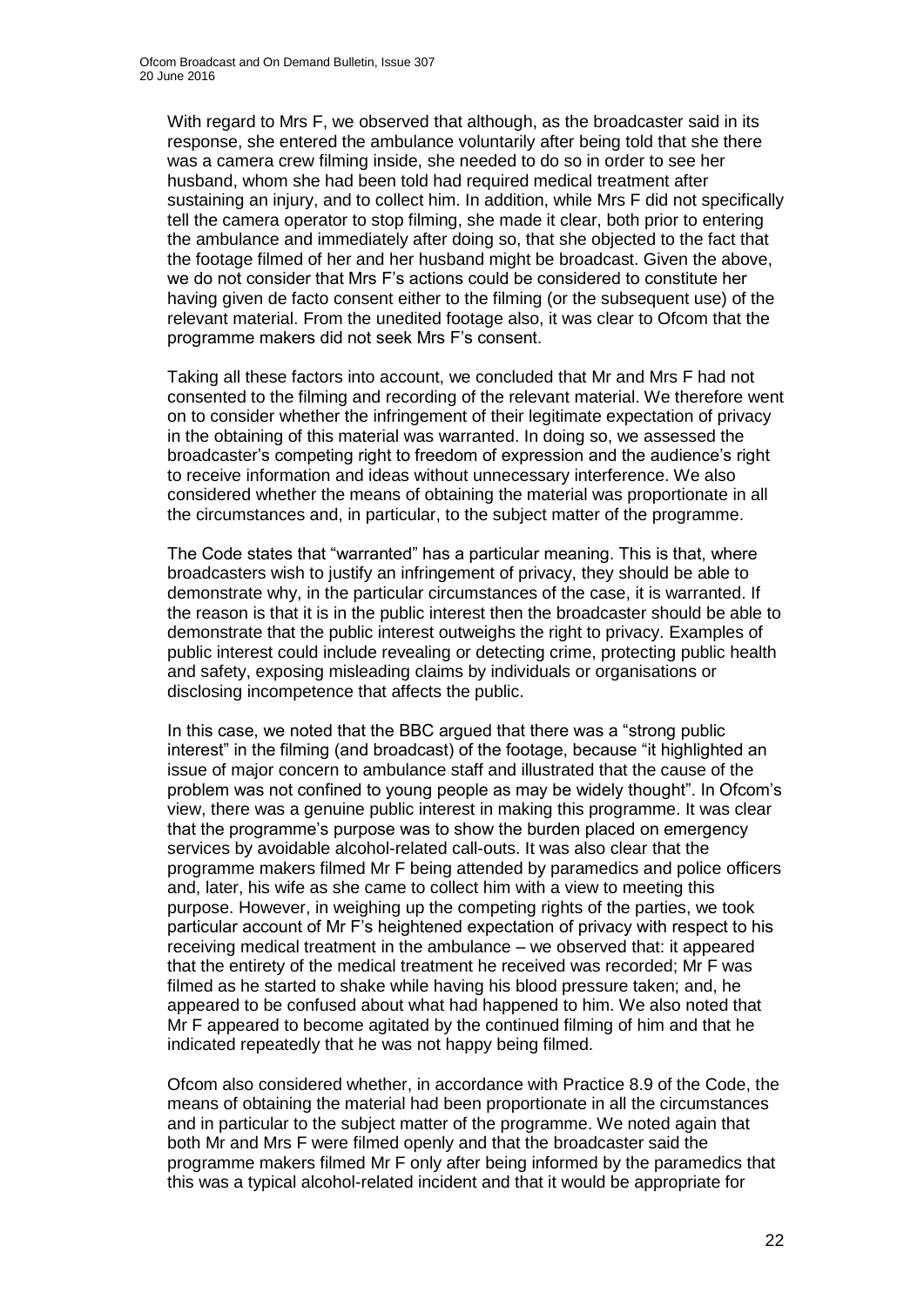them to do so. However, we also observed that, as set out above, much of the filming that took place was of Mr F receiving medical treatment in the ambulance, a particularly sensitive situation, and that despite his repeated indications that he did not want to be filmed, the crew continued to do so, which appeared to cause Mr F further agitation and confusion. In light of these circumstances, we considered that the means of obtaining the relevant material was not proportionate.

Having taken all the above factors into consideration, Ofcom considered that, on balance, Mr and Mrs F's legitimate expectation of privacy in relation to the filming of them outweighed the broadcaster's right to freedom of expression and the public interest in obtaining the footage. Therefore, we found that Mr and Mrs F's privacy in connection with the obtaining of the material included in the programme was unwarrantably infringed.

b) Ofcom next considered the complaint that Mr and Mrs F's privacy was unwarrantably infringed in the programme as broadcast because footage of them was included without their consent.

In assessing this head of the complaint, Ofcom had regard to Practices 8.4 and 8.6 of the Code. Practice 8.4 states that broadcasters should ensure that actions filmed or recorded in, or broadcast from, a public place, are not so private that prior consent is required before broadcast from the individual concerned, unless broadcasting without their consent is warranted. Practice 8.6 states that, if the broadcast of a programme would infringe the privacy of a person, consent should be obtained before the relevant material is broadcast, unless the infringement of privacy is warranted. Finally, as in relation to head a) above, Ofcom also had regard to Practice 8.16 , which states that broadcasters should not take or broadcast footage or audio of people caught up in emergencies, victims of accidents or those suffering a personal tragedy, unless it is warranted or the people concerned have given consent.

Ofcom first assessed whether Mr and Mrs F had a legitimate expectation of privacy with regard to the broadcast of footage of them included in the programme. As noted in head a), the test applied by Ofcom as to whether a legitimate expectation of privacy arises is objective: it is fact sensitive and must always be judged in light of the circumstances in which the individual concerned finds him or herself. Ofcom therefore approaches each case on its particular facts.

As set out in the "Programme Summary" above, the programme included a report about the impact on the Scottish Ambulance Service of alcohol related call-outs and the delays they caused to the services' response to *"genuine emergency"* calls. In order to illustrate the issue, the programme showed the reporter accompanying a team of paramedics as they attended call-outs on a Friday night in Glasgow. The report included footage of two police officers attending Mr F as he sat on the pavement outside a public house in the city centre. For the brief period that Mr F was visible in this part of the footage, his face was obscured. Part of the name of the public house was visible from the footage. Two paramedics who had attended the scene in an ambulance were shown greeting Mr F, saying: *"Hello young man"*, to which Mr F replied *"Hello"*, his voice was not disguised. Subsequently, the programme showed close-up footage of Mr F's hand as one of the paramedics cleaned blood from it. This was followed by footage, recorded inside of the ambulance, in which Mr F, the two paramedics and Mrs F (who had come to collect her husband) were all visible. The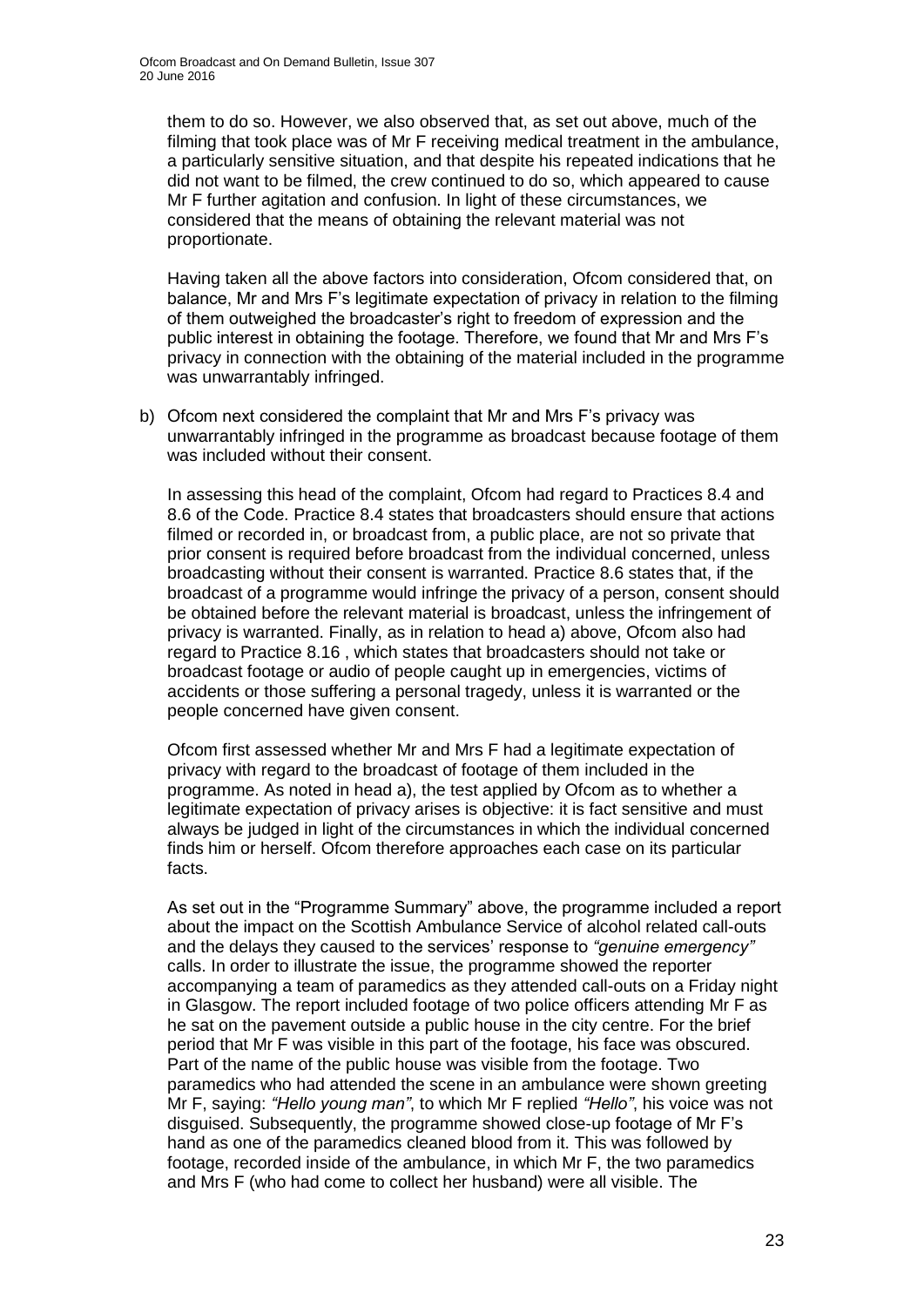programme did not name either Mr or Mrs F. On the occasion(s) when Mr or Mrs F's faces would have been visible (notably when they were in the ambulance), the broadcaster had obscured them by blurring. However, their bodies and clothing (particularly those of Mr F) were visible. During this section of the footage, Mrs F could be heard saying *"Would you like to come with me,* [Mr F's first name]*?"* and Mr F replied *"yes"*. Neither of their voices was disguised.

We also noted the context in which Mr and Mrs F were filmed as set out in detail in head a) above. Given that Mr F was injured, and that footage of him receiving medical treatment in an ambulance was shown, and that, as set out above, we considered that Mr F was agitated and confused (which, in our opinion, was exacerbated by that fact he was being filmed) while this material was recorded, we considered that he had a heightened legitimate expectation of privacy with regard to the inclusion of the relevant material in the programme as broadcast. We reached this conclusion not only because of the circumstances in which Mr F was filmed, but also because of the manner in which the material was presented. We accepted that the programme makers took steps to try to disguise Mr F's identity; for example, not naming him and blurring his face. However, the programme included several pieces of information which, in our opinion, rendered him identifiable (moreover, we noted that in their complaint, both Mr and Mrs F said that they were identifiable and Mr F said "a lot of people saw it [the footage] and knew it was me"). In particular, the programme made it clear to viewers that the incident was filmed in Glasgow city centre on a Friday night and included footage of the front of a public house (with part of its name visible) outside which Mr F was sitting when the ambulance arrived. It also described Mr F as *"a civil servant in his fifties"* who had *"fallen over and cut his head after an office party"*; and showed a clear image of Mr F's clothing. While we noted the broadcaster's assertion that both Mr and Mrs F's clothes were unremarkable, we considered that the footage was shown only four days after the incident was filmed and therefore, it was possible that people who knew Mr F and had seen him wearing the clothing might well have recognised him from this footage, especially when combined with the other information included in the programme). We also took into account that the report included Mr F saying *"hello"* when greeting the paramedic (his voice was not disguised), which was clearly audible and was in fact quite distinct such that we considered it could allow him to be identified by people who know him. Moreover, the report also included an exchange between Mr and Mrs F (neither of their voices was disguised) during which Mrs F referred to her husband by his first name, albeit that, as the broadcaster said in its response, this reference was indistinct. Given the above, we considered that Mr F was identifiable to others who were not at the scene of the incident.

We also considered that Mrs F had a legitimate expectation of privacy with regard to the broadcast of this material. This was because, despite the brevity of the footage of Mrs F shown in the programme, as the programme made clear, this material was filmed while she was in an ambulance to attend to her husband who was being discharged into her care after suffering an injury and receiving medical treatment. As stated above, we considered this to be a particularly sensitive situation and, accordingly, particular care should be taken if including footage of such a situation in a broadcast. While we recognised the steps the broadcaster had taken to try to disguise Mrs F, we considered that, by virtue of the information included in the programme about her husband, and to lesser extent about her, and the inclusion of her undisguised voice, Mrs F was identifiable from the programme as broadcast.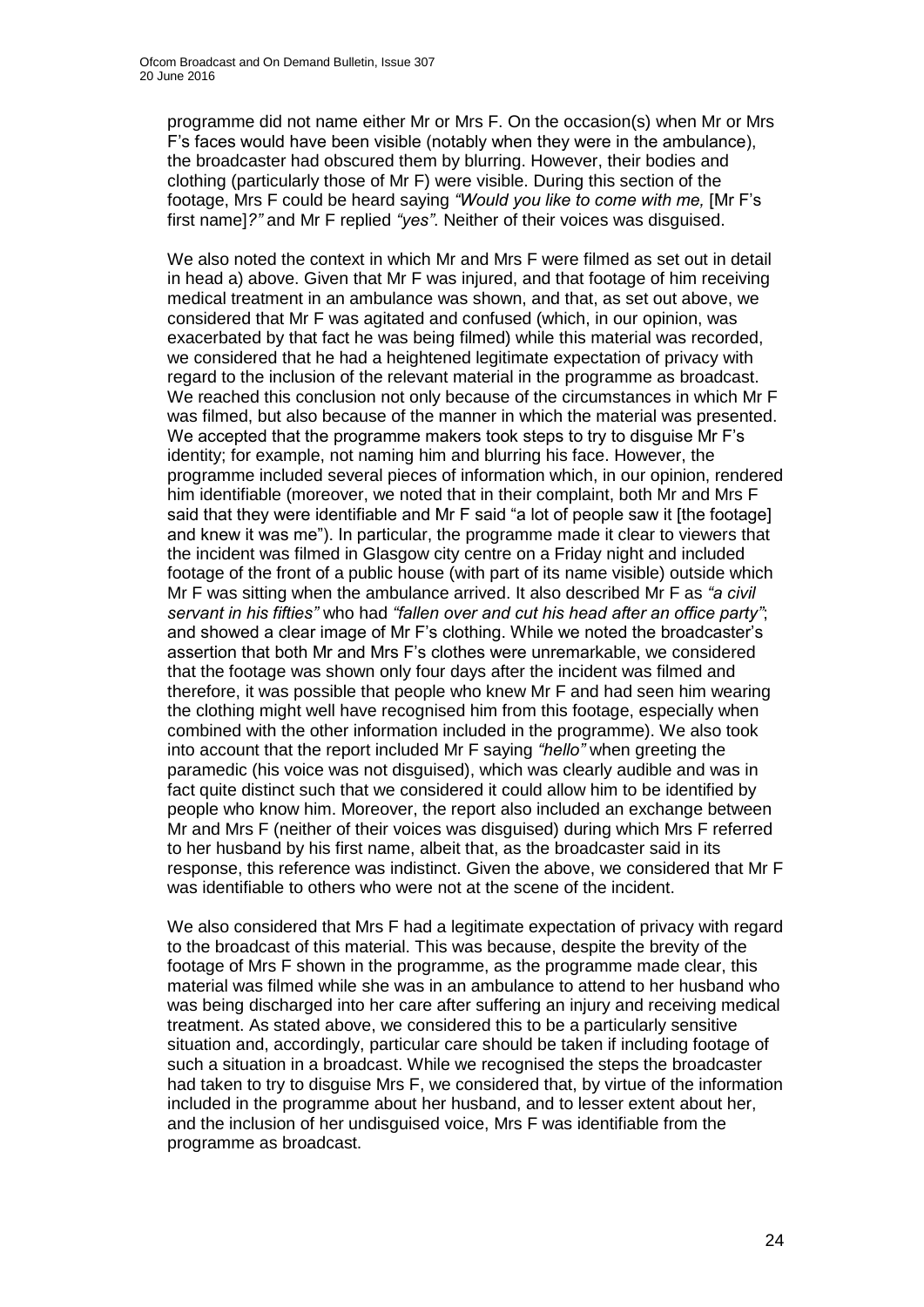For the reasons set out in head a) of this Decision, we did not consider that either Mr or Mrs F had consented to the broadcast of the relevant material. We therefore assessed whether the infringement into their privacy in the broadcast of this material was warranted. In doing so we again considered the meaning of "warranted" as set out in the Code.

As set out at head a) above, we considered that there was a genuine public interest in the broadcast of this programme, in that it showed the burden placed on emergency services by avoidable alcohol-related call-outs. However, in weighing up the competing rights of the parties, we took particular account of the sensitive circumstances surrounding the filming of Mr and Mrs F whilst the former was receiving medical treatment in the ambulance. In particular, and as discussed above, we took account of the confusion and distress which Mr F appeared to exhibit while being filmed in such a sensitive situation, which indeed seemed to be exacerbated by the fact that he was being filmed against his will, as well as the extent to which Mr and Mrs F were identifiable in light of the details that were presented in the broadcast. These factors led us to conclude that in the circumstances of this case, the infringement into Mr and Mrs F's privacy in the broadcast of the news report was not warranted.

Having taken all the factors above into account, Ofcom considered that, on balance, the broadcaster's right to freedom of expression and the public interest in broadcasting the footage of and information about Mr and Mrs F did not outweigh their legitimate expectation of privacy in the particular circumstances of this case. Therefore, we found that the complainants' privacy was unwarrantably infringed in the programme as broadcast.

**Ofcom has upheld Mr and Mrs F's complaint that their privacy was unwarrantably infringed in connection with the obtaining of material included in the programme, and in the programme as broadcast.**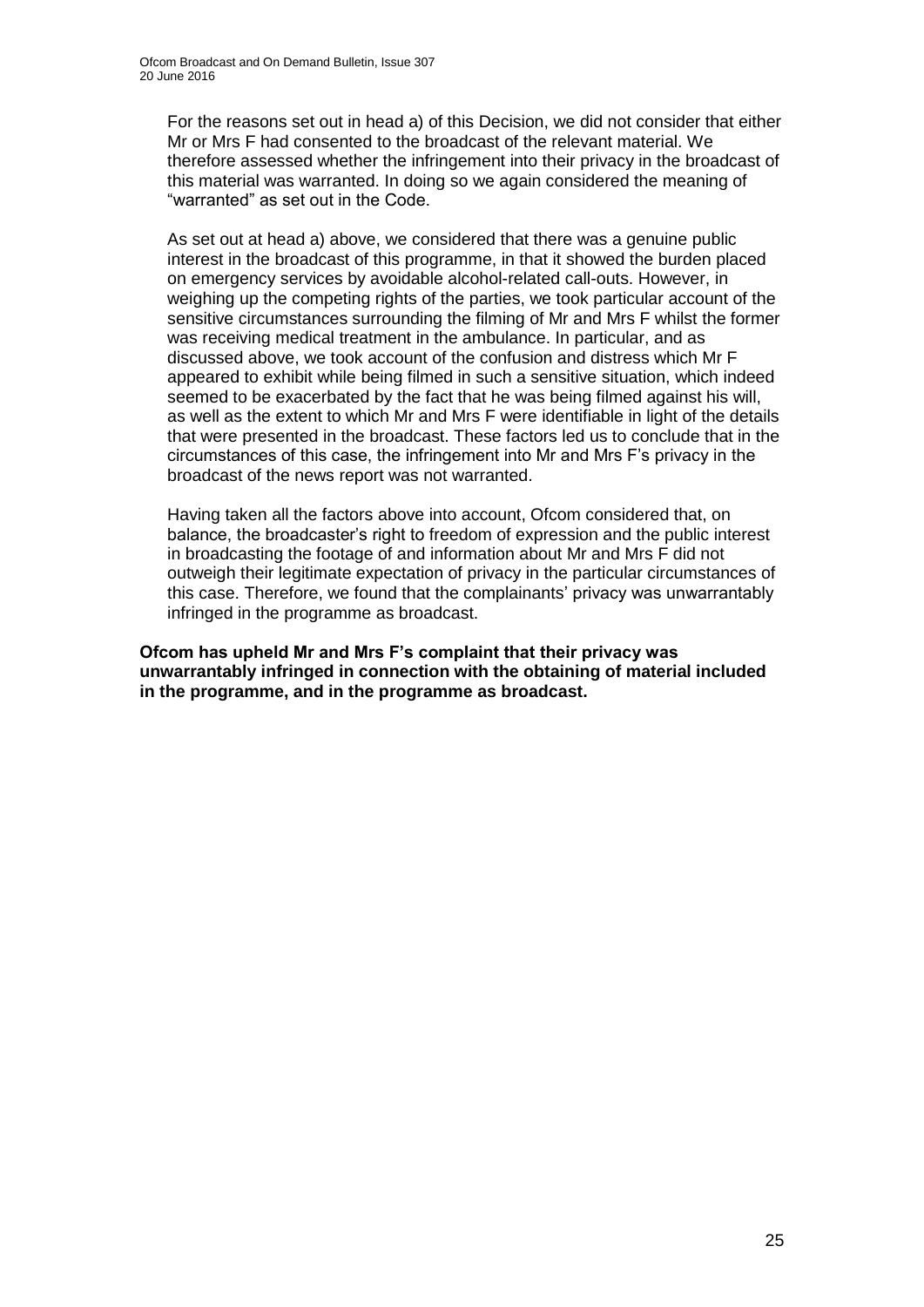# **Investigations Not in Breach**

Here are alphabetical lists of investigations that Ofcom has completed between 31 May and 12 June 2016 and decided that the broadcaster or service provider did not breach Ofcom's codes, rules, licence conditions or other regulatory requirements.

#### **Investigations conducted under the Procedures for investigating breaches of content standards for television and radio<sup>1</sup>**

| Programme                        | <b>Broadcaster</b> | <b>Transmission</b><br>date | <b>Categories</b>              |
|----------------------------------|--------------------|-----------------------------|--------------------------------|
| Steve Allen                      | <b>LBC 97.3FM</b>  | 03/05/2016                  | Race<br>discrimination/offence |
| Good Morning<br><b>Britain</b>   | ITV                | 01/03/2016                  | Competitions                   |
| <b>ITV London</b><br><b>News</b> | <b>ITV London</b>  | 20/04/2016                  | Due impartiality/bias          |

For more information about how Ofcom conducts investigations about content standards on television and radio programmes, go to: <http://stakeholders.ofcom.org.uk/broadcasting/procedures/standards/>

<sup>1</sup> <sup>1</sup> This table was amended after publication to correct a factual inaccuracy.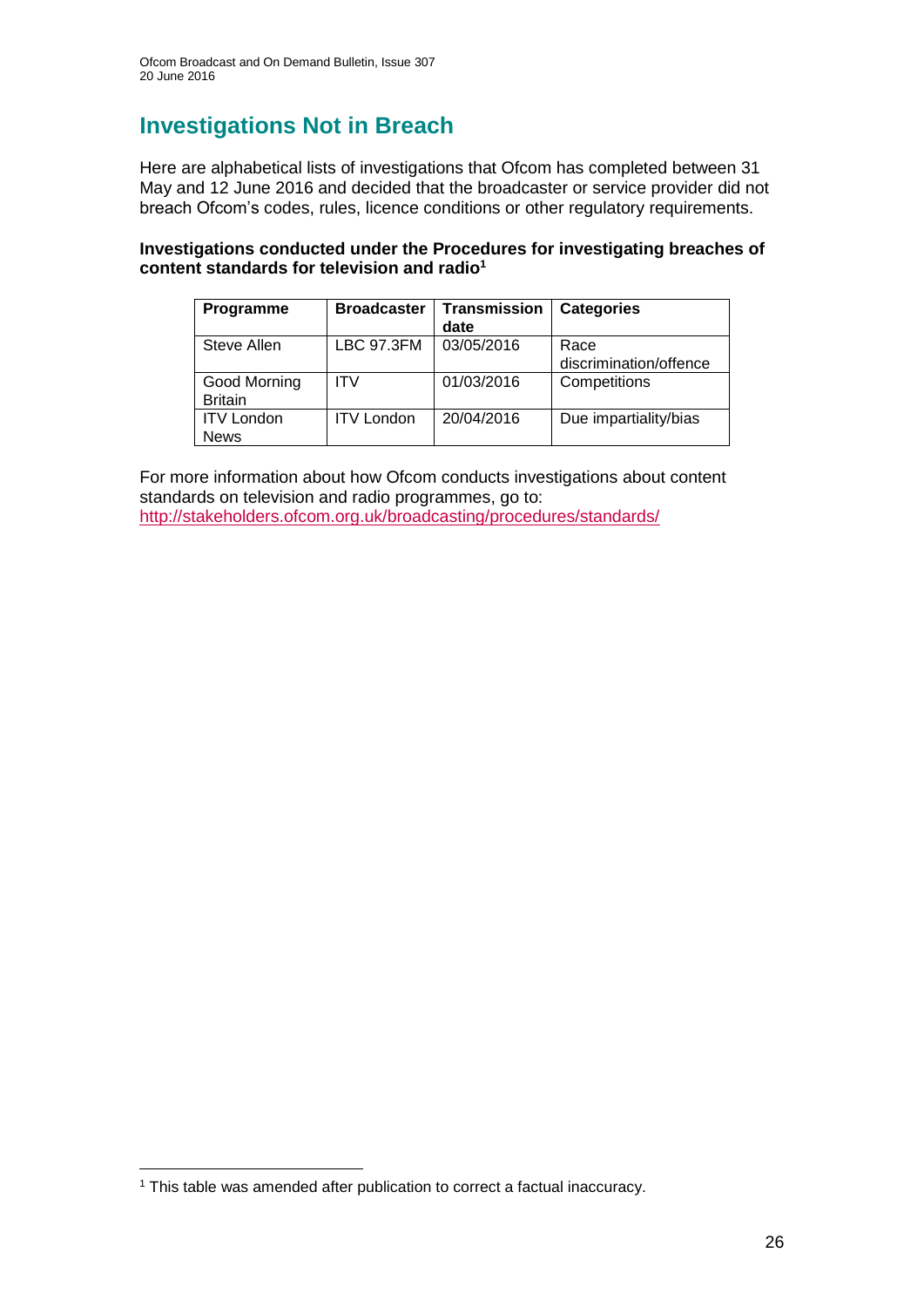# **Complaints assessed, not investigated**

Here are alphabetical lists of complaints that, after careful assessment, Ofcom has decided not to pursue between 31 May and 12 June 2016 because they did not raise issues warranting investigation.

#### **Complaints assessed under the Procedures for investigating breaches of content standards for television and radio**

For more information about how Ofcom assesses complaints about content standards on television and radio programmes, go to: <http://stakeholders.ofcom.org.uk/broadcasting/procedures/standards/>

| Programme                                           | <b>Broadcaster</b> | <b>Transmission Date</b> | <b>Categories</b>                           | <b>Number of</b><br>complaints |
|-----------------------------------------------------|--------------------|--------------------------|---------------------------------------------|--------------------------------|
| <b>Funniest Fails, Falls</b><br>and Flops           | 5HD                | 28/05/2016               | Offensive language                          | 1                              |
| Sex Pod (trailer)                                   | $\overline{5^*}$   | 14/05/2016               | Scheduling                                  | $\mathbf{1}$                   |
| Can't Pay? We'll<br>Take it Away!                   | $5*$               | 28/05/2016               | Materially misleading                       | 1                              |
| Sex Pod                                             | $5*$               | 28/05/2016               | Sexual material                             | $\mathbf{1}$                   |
| The Time Machine                                    | $5*$               | 21/05/2016               | Scheduling                                  | $\mathbf{1}$                   |
| <b>Christian O'Connell</b><br><b>Breakfast Show</b> | Absolute Radio     | 13/05/2016               | Sexual material                             | $\mathbf{1}$                   |
| Programming                                         | Attheraces         | 31/05/2016               | Materially misleading                       | $\mathbf{1}$                   |
| <b>BBC News</b>                                     | BBC <sub>1</sub>   | 01/06/2016               | Outside of remit                            | $\mathbf{1}$                   |
| <b>BBC News</b>                                     | BBC <sub>1</sub>   | 09/06/2016               | Outside of remit                            | $\mathbf{1}$                   |
| <b>BBC News at Six</b>                              | BBC <sub>1</sub>   | 25/05/2016               | Race<br>discrimination/offence              | $\overline{2}$                 |
| EastEnders                                          | BBC <sub>1</sub>   | 17/05/2016               | Suicide and self harm                       | $\overline{1}$                 |
| EastEnders                                          | BBC <sub>1</sub>   | 20/05/2016               | Violence                                    | $\overline{21}$                |
| EastEnders                                          | BBC <sub>1</sub>   | 26/05/2016               | Crime and disorder                          | 1                              |
| Have I Got News for<br>You                          | BBC <sub>1</sub>   | 20/05/2016               | <b>Disability</b><br>discrimination/offence | 3                              |
| Have I Got News for<br>You                          | BBC <sub>1</sub>   | 20/05/2016               | Generally accepted<br>standards             | $\overline{2}$                 |
| In the Club                                         | BBC <sub>1</sub>   | 10/05/2016               | Materially misleading                       | $\mathbf{1}$                   |
| In the Club                                         | BBC <sub>1</sub>   | 17/05/2016               | Materially misleading                       | 3                              |
| Reg                                                 | BBC <sub>1</sub>   | 06/06/2016               | Outside of remit                            | $\overline{1}$                 |
| <b>Strictly Come</b><br>Dancing                     | BBC <sub>1</sub>   | n/a                      | Voting                                      | $\overline{1}$                 |
| The Eurovision<br>Song Contest 2015                 | BBC <sub>1</sub>   | n/a                      | Voting                                      | 1                              |
| <b>The National</b><br>Lottery: In It to Win It     | BBC <sub>1</sub>   | 28/05/2016               | Outside of remit                            | $\mathbf{1}$                   |
| The One Show                                        | BBC <sub>1</sub>   | 03/06/2016               | Offensive language                          | $\mathbf{1}$                   |
| Neighbourhood<br><b>Blues</b>                       | BBC <sub>2</sub>   | 04/05/2016               | Scheduling                                  | $\overline{1}$                 |
| Newsnight                                           | BBC <sub>2</sub>   | 25/05/2016               | Race<br>discrimination/offence              | 1                              |
| Newsnight                                           | BBC <sub>2</sub>   | 26/05/2016               | Generally accepted<br>standards             | $\mathbf 1$                    |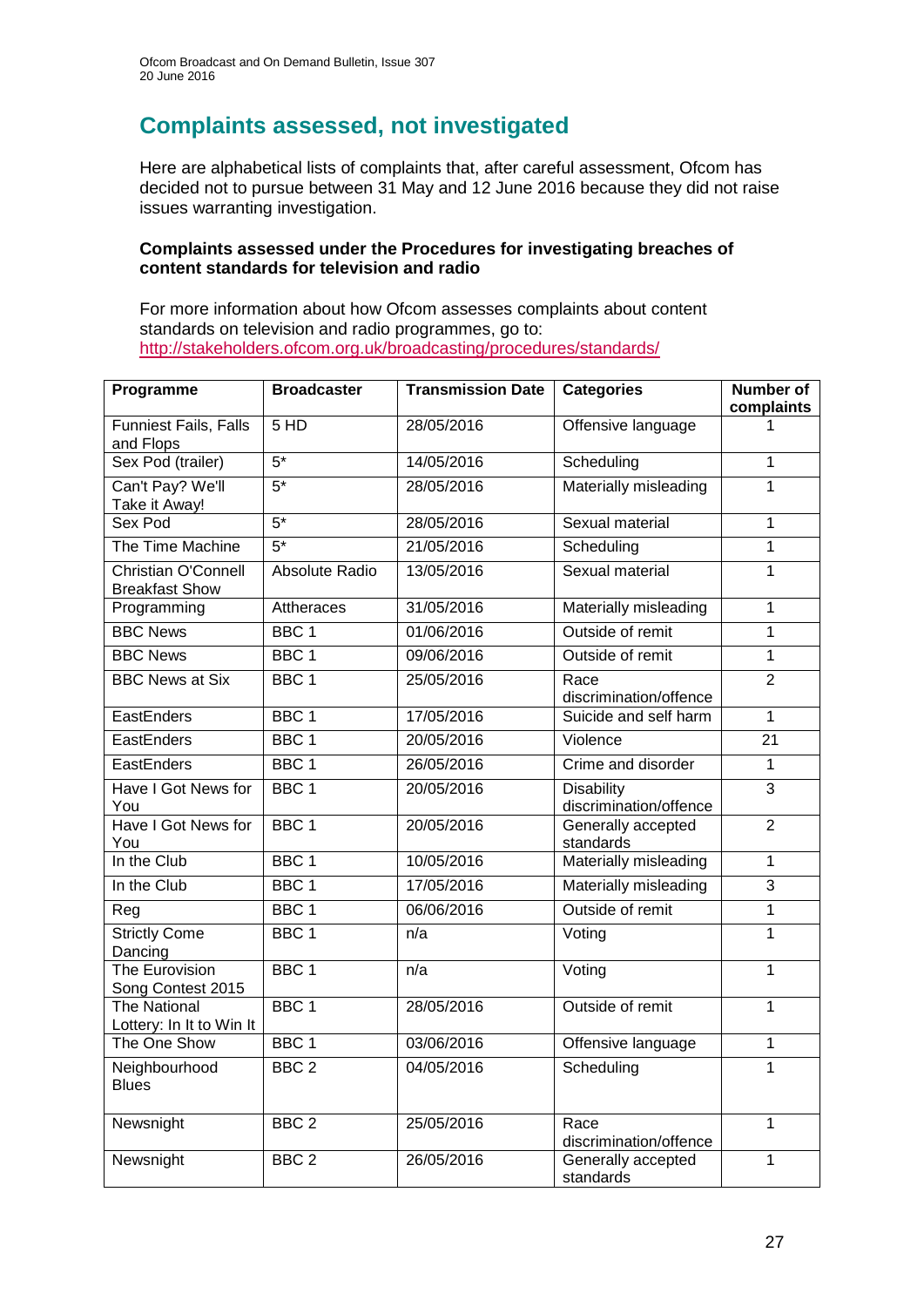| Programme                                | <b>Broadcaster</b>          | <b>Transmission Date</b> | <b>Categories</b>                           | <b>Number of</b><br>complaints |
|------------------------------------------|-----------------------------|--------------------------|---------------------------------------------|--------------------------------|
| The Hollow Crown                         | BBC <sub>2</sub>            | 15/05/2016               | <b>Disability</b><br>discrimination/offence | 1                              |
| <b>Top Gear</b>                          | BBC <sub>2</sub>            | 29/05/2016               | Generally accepted<br>standards             | 1                              |
| Top Gear                                 | BBC <sub>2</sub>            | 29/05/2016               | Offensive language                          | 10                             |
| <b>Top Gear</b>                          | BBC <sub>2</sub>            | 29/05/2016               | Outside of remit                            | $\overline{2}$                 |
| <b>Top Gear</b>                          | BBC <sub>2</sub>            | 29/05/2016               | Product placement                           | 1                              |
| Top Gear                                 | BBC <sub>2</sub>            | 29/05/2016               | Violence                                    | 3                              |
| <b>Top Gear</b>                          | BBC <sub>2</sub>            | 05/06/2016               | Outside of remit                            | 1                              |
| <b>Top Gear</b>                          | BBC <sub>2</sub>            | 06/06/2016               | Offensive language                          | $\mathbf{1}$                   |
| Victoria Derbyshire                      | BBC <sub>2</sub>            | 16/05/2016               | Religious/Beliefs<br>discrimination/offence | $\mathbf{1}$                   |
| Victoria Derbyshire                      | BBC 2 / BBC<br>News Channel | 06/06/2016               | Outside of remit                            | $\mathbf{1}$                   |
| <b>BBC News</b>                          | <b>BBC</b> News<br>Channel  | 20/05/2016               | Race<br>discrimination/offence              | $\mathbf{1}$                   |
| <b>BBC News</b>                          | <b>BBC News</b><br>Channel  | 04/06/2016               | Outside of remit                            | $\mathbf{1}$                   |
| Dateline London                          | <b>BBC News</b><br>Channel  | 30/05/2016               | Race<br>discrimination/offence              | $\mathbf{1}$                   |
| Matt Edmondson                           | <b>BBC Radio 1</b>          | 27/05/2016               | Scheduling                                  | $\mathbf{1}$                   |
| The Chris Evans<br><b>Breakfast Show</b> | <b>BBC Radio 2</b>          | 03/06/2016               | Outside of remit                            | 1                              |
| Afternoon Drama<br>(trailer)             | <b>BBC Radio 4</b>          | 11/05/2016               | Sexual material                             | $\mathbf{1}$                   |
| Programming                              | Capital FM<br>105.8         | 03/06/2016               | Scheduling                                  | 1                              |
| Murderers and Their<br>Mothers           | <b>CBS Reality</b>          | 15/05/2016               | Gender<br>discrimination/offence            | 1                              |
| <b>Black on Black</b>                    | Channel 4                   | 25/09/2001               | Race<br>discrimination/offence              | $\mathbf{1}$                   |
| Channel 4 News                           | Channel 4                   | 31/05/2016               | Race<br>discrimination/offence              | $\mathbf{1}$                   |
| <b>Channel 4 News</b>                    | Channel 4                   | 09/06/2016               | Outside of remit                            | 1                              |
| How to Get a<br><b>Council House</b>     | Channel 4                   | 24/05/2016               | Due impartiality/bias                       | 1                              |
| Lagos to London                          | Channel 4                   | 07/06/2016               | Generally accepted<br>standards             | 1                              |
| Obsessive<br>Compulsive<br>Cleaners      | Channel 4                   | 31/05/2016               | Offensive language                          | $\mathbf{1}$                   |
| The Morning Line                         | Channel 4                   | 21/05/2016               | Scheduling                                  | 1                              |
| The Simpsons                             | Channel 4                   | 01/06/2016               | Scheduling                                  | 1                              |
| <b>Big Brother</b>                       | Channel 5                   | 07/06/2016               | Outside of remit                            | $\mathbf{1}$                   |
| On Benefits: Life on<br>the Dole         | Channel 5                   | 26/05/2016               | Animal welfare                              | 1                              |
| The Hotel Inspector                      | Channel 5                   | 01/06/2016               | Offensive language                          | 4                              |
| The Wright Stuff                         | Channel 5                   | 26/05/2016               | Race<br>discrimination/offence              | 1                              |
| Programming                              | Clyde 2                     | 04/06/2016               | Outside of remit                            | $\mathbf{1}$                   |
| <b>CNN Newsroom</b>                      | <b>CNN</b>                  | 31/05/2016               | Due impartiality/bias                       | 1                              |
| Hits NI                                  | Cool FM                     | 31/05/2016               | Competitions                                | 1                              |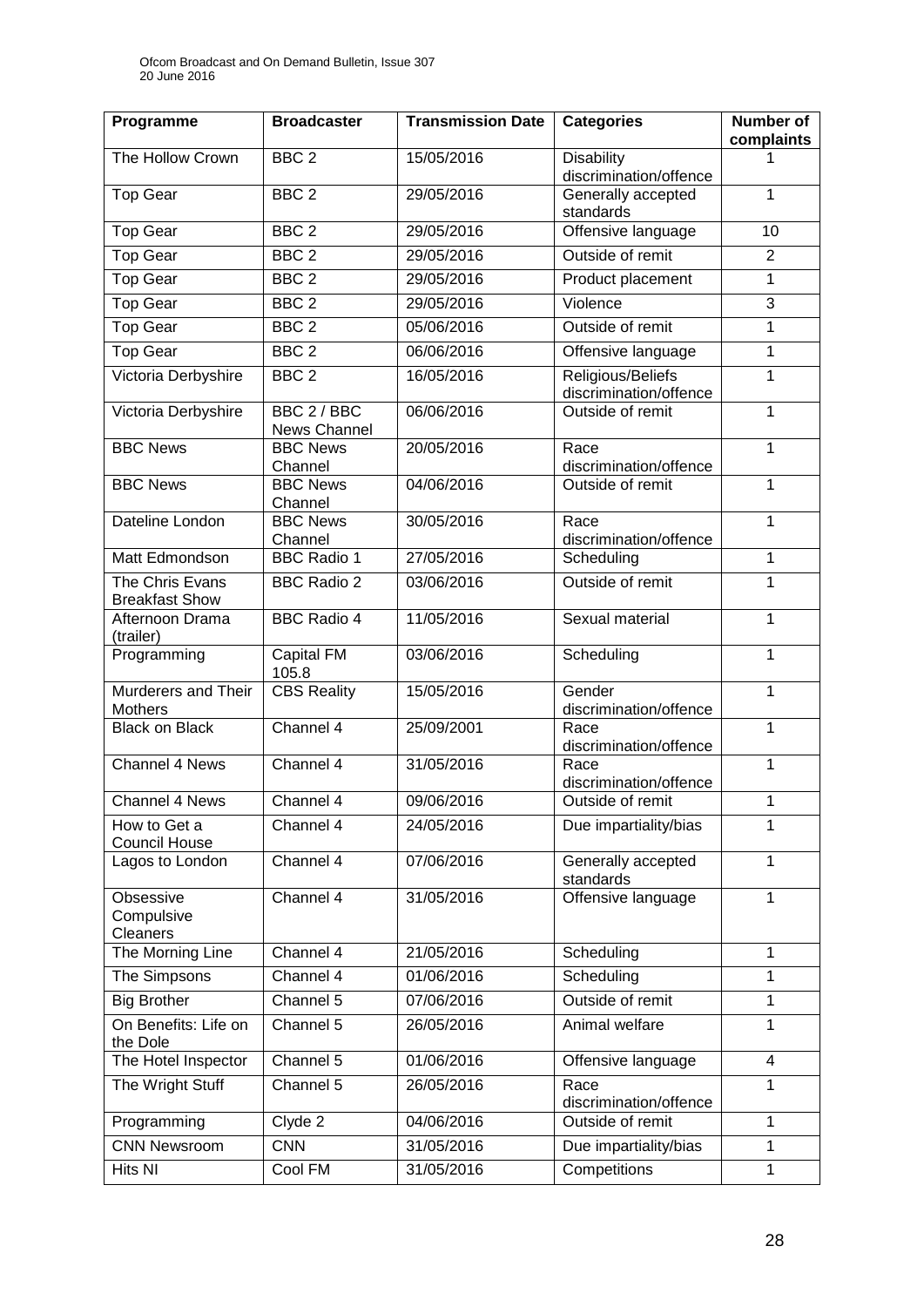| Programme                                        | <b>Broadcaster</b>                           | <b>Transmission Date</b> | <b>Categories</b>                            | <b>Number of</b><br>complaints |
|--------------------------------------------------|----------------------------------------------|--------------------------|----------------------------------------------|--------------------------------|
| 999 Killer on the<br>Line                        | Crime and<br>Investigation<br><b>Network</b> | 05/06/2016               | Outside of remit                             |                                |
| Betsafe's<br>sponsorship of<br>primetime on Dave | Dave                                         | 18/05/2016               | Sponsorship credits                          | 1                              |
| Storage Hunters UK                               | Dave                                         | 04/06/2016               | Other                                        | $\mathbf{1}$                   |
| Nymphomaniac Vol                                 | Film4                                        | 25/04/2016               | Sexual material                              | 1                              |
| Advertisement                                    | <b>FOX</b>                                   | 01/06/2016               | Advertising content                          | 1                              |
| Jirga                                            | Geo News                                     | 08/05/2016               | Race<br>discrimination/offence               | 1                              |
| <b>What's That Noise</b><br>competition          | Hallam FM                                    | 09/05/2016               | Competitions                                 | $\mathbf 1$                    |
| News at 16:00                                    | <b>Heart East-</b><br>Scotland Radio         | 28/05/2016               | Race<br>discrimination/offence               | 1                              |
| <b>Eurovision Pop</b><br>Party                   | Heat TV                                      | 14/05/2016               | Materially misleading                        | $\mathbf 1$                    |
| Bang on the Money                                | $\overline{ITV}$                             | 28/05/2016               | Materially misleading                        | 1                              |
| <b>Britain's Busiest</b><br>Airport              | $\overline{\text{IV}}$                       | 06/06/2016               | Generally accepted<br>standards              | $\mathbf 1$                    |
| <b>Britain's Got Talent</b>                      | $\overline{ITV}$                             | 23/05/2016               | Dangerous behaviour                          | 1                              |
| <b>Britain's Got Talent</b>                      | $\overline{ITV}$                             | 25/05/2016               | Race<br>discrimination/offence               | 128                            |
| Britain's Got Talent                             | <b>ITV</b>                                   | 26/05/2016               | Voting                                       | $\overline{2}$                 |
| <b>Britain's Got Talent</b>                      | <b>ITV</b>                                   | 28/05/2016               | Dangerous behaviour                          | $\overline{\mathbf{4}}$        |
| <b>Britain's Got Talent</b>                      | <b>ITV</b>                                   | 28/05/2016               | Generally accepted<br>standards              | $\overline{2}$                 |
| <b>Britain's Got Talent</b>                      | <b>ITV</b>                                   | 28/05/2016               | Outside of remit                             | $\mathbf 1$                    |
| <b>Britain's Got Talent</b>                      | <b>ITV</b>                                   | 28/05/2016               | Race<br>discrimination/offence               | $\mathbf{1}$                   |
| <b>Britain's Got Talent</b>                      | <b>ITV</b>                                   | 28/05/2016               | Scheduling                                   | 6                              |
| <b>Britain's Got Talent</b>                      | <b>ITV</b>                                   | 28/05/2016               | Sexual orientation<br>discrimination/offence | 1                              |
| Euro 2016                                        | <b>ITV</b>                                   | 10/06/2016               | Outside of remit                             | $\mathbf{1}$                   |
| Fraud: How They<br>Steal Your ID                 | <b>ITV</b>                                   | 03/06/2016               | Outside of remit                             | $\mathbf{1}$                   |
| Green Flag's<br>sponsorship of ITV<br>Weather    | <b>ITV</b>                                   | 30/05/2016               | Sponsorship credits                          | $\mathbf{1}$                   |
| International<br><b>Football Live</b>            | <b>ITV</b>                                   | 27/05/2016               | Outside of remit                             | $\mathbf{1}$                   |
| International<br><b>Football Live</b>            | <b>ITV</b>                                   | 02/06/2016               | Other                                        | $\mathbf{1}$                   |
| <b>ITV News</b>                                  | <b>ITV</b>                                   | 02/06/2016               | Race<br>discrimination/offence               | 1                              |
| Loose Women                                      | ITV                                          | 10/05/2016               | Sexual material                              | $\mathbf{1}$                   |
| Loose Women                                      | <b>ITV</b>                                   | 17/05/2016               | Under 18s in<br>programmes                   | $\overline{2}$                 |
| Lorraine                                         | <b>ITV</b>                                   | 05/05/2016               | Generally accepted<br>standards              | 1                              |
| Lorraine                                         | <b>ITV</b>                                   | 06/05/2016               | Sexual material                              | $\mathbf{1}$                   |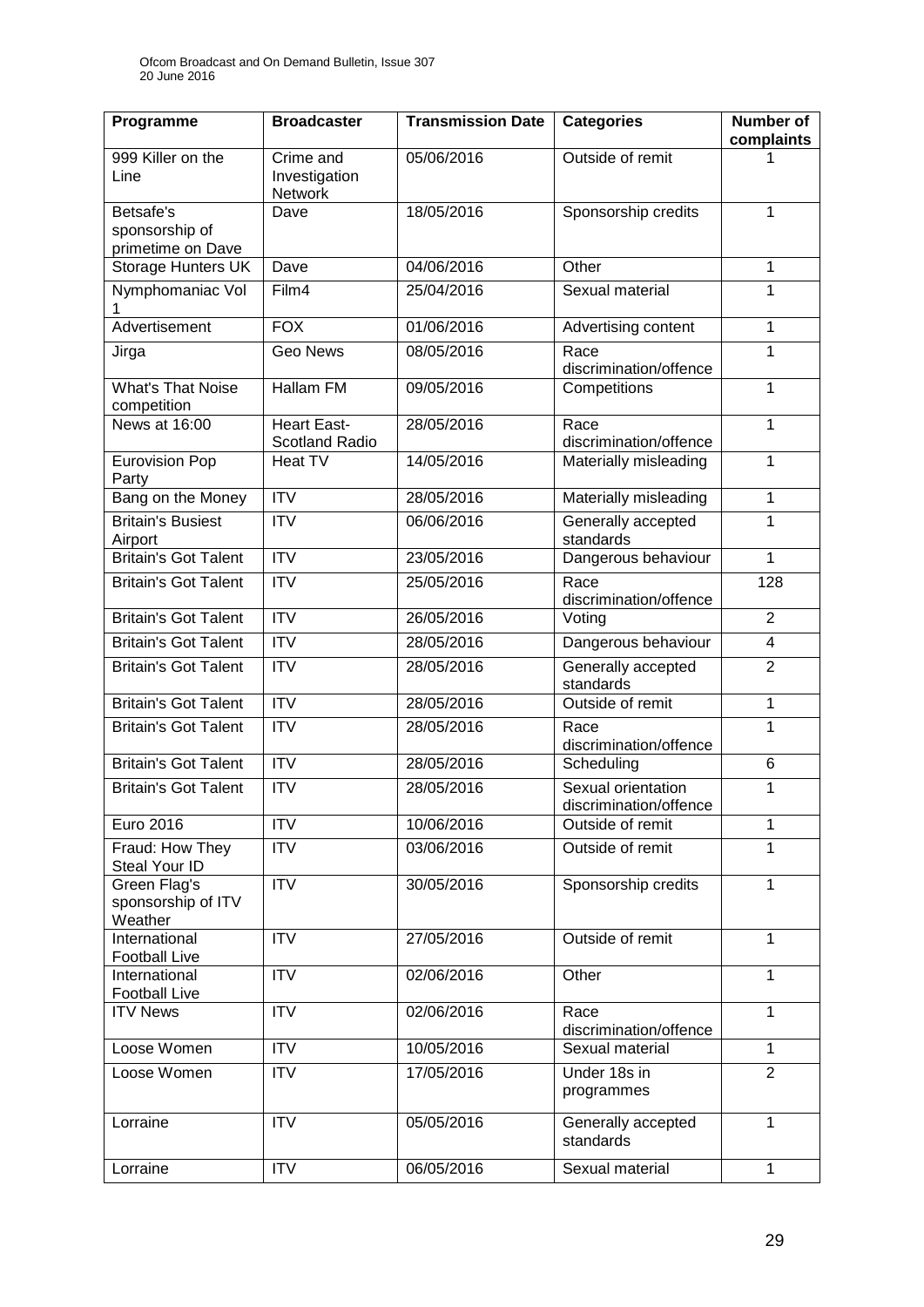| Programme                                                             | <b>Broadcaster</b>              | <b>Transmission Date</b> | <b>Categories</b>                                         | <b>Number of</b><br>complaints |
|-----------------------------------------------------------------------|---------------------------------|--------------------------|-----------------------------------------------------------|--------------------------------|
| Lorraine                                                              | <b>ITV</b>                      | 12/05/2016               | Generally accepted<br>standards                           | 2                              |
| Marcella                                                              | <b>ITV</b>                      | 09/05/2016               | Violence and<br>dangerous behaviour                       | $\overline{7}$                 |
| Marcella (trailer)                                                    | <b>ITV</b>                      | 17/05/2016               | Generally accepted<br>standards                           | 1                              |
| McCains'<br>sponsorship of<br>Emmerdale                               | <b>ITV</b>                      | 05/05/2016               | Sponsorship                                               | 1                              |
| McCains'<br>sponsorship of<br>Emmerdale                               | <b>ITV</b>                      | 13/05/2016               | Sponsorship                                               | 1                              |
| McCain's<br>sponsorship of<br>Emmerdale                               | <b>ITV</b>                      | 29/04/2016               | Sponsorship credits                                       | $\mathbf{1}$                   |
| Tennis: French<br>Open                                                | $\overline{IV}$                 | 04/06/2016               | Race<br>discrimination/offence                            | $\overline{1}$                 |
| The Chase                                                             | <b>ITV</b>                      | 30/05/2016               | Materially misleading                                     | $\mathbf{1}$                   |
| This Morning                                                          | <b>ITV</b>                      | 25/05/2016               | Sexual material                                           | $\overline{2}$                 |
| This Morning                                                          | <b>ITV</b>                      | 31/05/2016               | Generally accepted<br>standards                           | 1                              |
| <b>ITV News London</b>                                                | <b>ITV London</b>               | 31/05/2016               | Due accuracy                                              | $\overline{2}$                 |
| <b>Britain's Got Talent</b>                                           | ITV2                            | 26/05/2016               | Race<br>discrimination/offence                            | 5                              |
| <b>Britain's Got Talent</b>                                           | ITV2                            | 27/05/2016               | Scheduling                                                | $\overline{3}$                 |
| <b>Britain's Got Talent</b>                                           | ITV <sub>2</sub>                | 27/05/2016               | Voting                                                    | 1                              |
| Love Island                                                           | ITV2                            | 30/05/2016               | Drugs, smoking,<br>solvents or alcohol                    | 1                              |
| Love Island                                                           | ITV <sub>2</sub>                | 31/05/2016               | Offensive language                                        | $\mathbf{1}$                   |
| Love Island                                                           | ITV2                            | 01/06/2016               | Gender<br>discrimination/offence                          | $\mathbf{1}$                   |
| Love Island                                                           | ITV <sub>2</sub>                | 03/06/2016               | Offensive language                                        | 1                              |
| <b>British Soap Awards</b><br>2016 (trailer)                          | ITV3                            | 20/05/2016               | Flashing images/risk<br>to viewers who have<br><b>PSE</b> | 1                              |
| French Open                                                           | ITV4                            | 26/05/2016               | Advertising minutage                                      | 1                              |
| The Chase                                                             | ITV4                            | 10/05/2016               | Competitions                                              | 1                              |
| Bag-in box Leva<br>wine's sponsorship<br>of Jakten på<br>storsäljaren | Kanal 5                         | 03/05/2016               | Sponsorship                                               | 1                              |
| <b>Kiss Breakfast</b>                                                 | Kiss <sub>FM</sub>              | 05/05/2016               | Violence and<br>dangerous behaviour                       | 1                              |
| Programming                                                           | New Style Radio<br>(Birmingham) | 05/04/2016               | Race<br>discrimination/offence                            | 1                              |
| Peppa Pig                                                             | Nick Junior                     | 25/04/2016               | Dangerous behaviour                                       | 1                              |
| Big Fish Man                                                          | Quest                           | 28/05/2016               | Animal welfare                                            | $\overline{2}$                 |
| <b>British Superbikes</b>                                             | Quest                           | 22/05/2016               | Gender<br>discrimination/offence                          | 1                              |
| <b>Military Secret</b>                                                | Ren TV Estonia                  | 05/12/2015               | Due impartiality/bias                                     | 1                              |
| <b>Game of Thrones</b>                                                | <b>Sky Atlantic</b>             | 23/05/2016               | Nudity                                                    | 1                              |
| Penny Dreadful                                                        | <b>Sky Atlantic</b>             | 05/06/2016               | Generally accepted<br>standards                           | 1                              |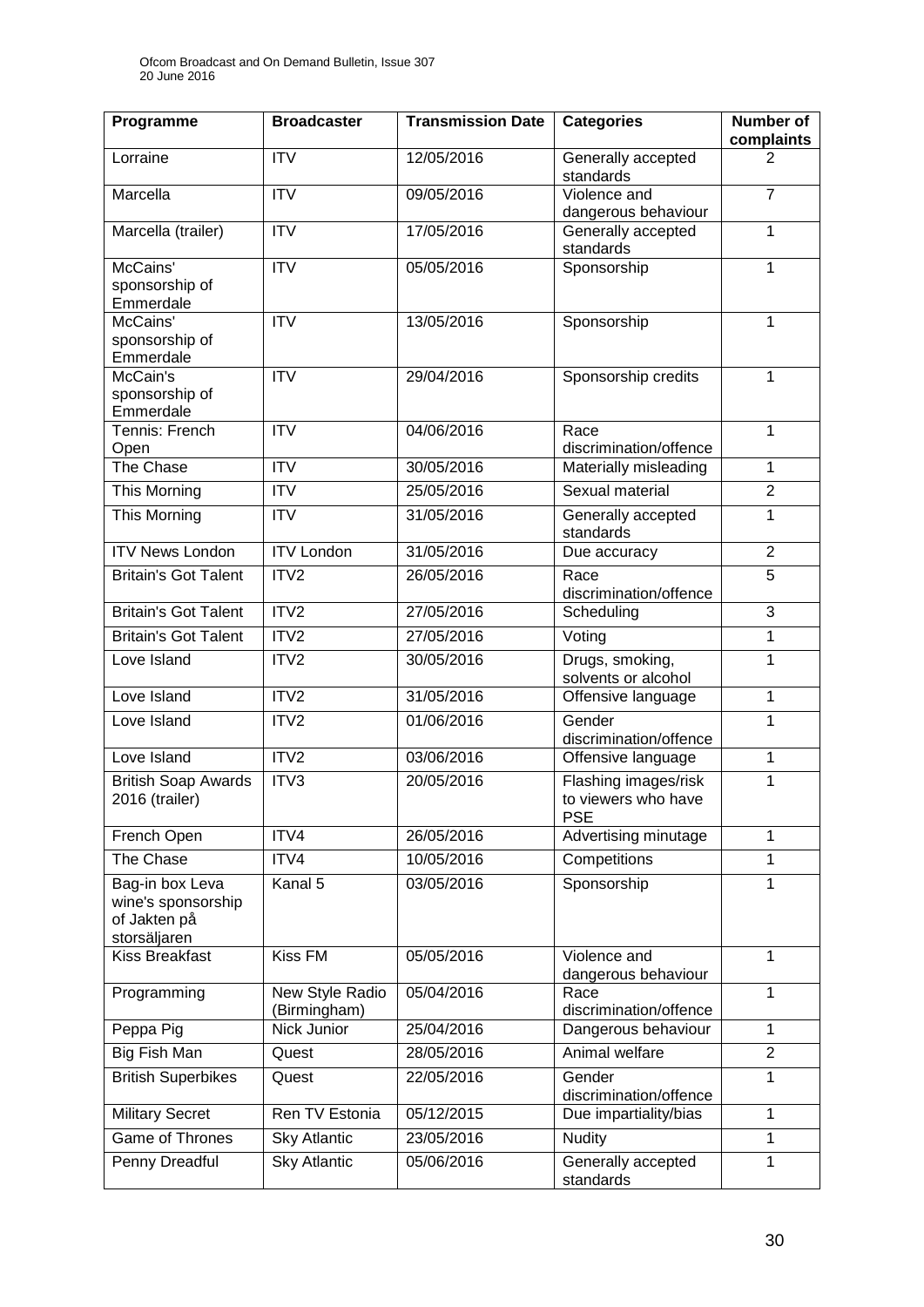| Programme                                    | <b>Broadcaster</b>  | <b>Transmission Date</b> | <b>Categories</b>                      | Number of<br>complaints |
|----------------------------------------------|---------------------|--------------------------|----------------------------------------|-------------------------|
| Veep                                         | <b>Sky Atlantic</b> | 02/06/2016               | Offensive language                     |                         |
| <b>UK Border Force</b>                       | Sky Living          | 26/05/2016               | Generally accepted<br>standards        |                         |
| <b>Sky News</b>                              | <b>Sky News</b>     | 20/05/2016               | Due accuracy                           |                         |
| <b>Sky News Tonight</b><br>with Adam Boulton | <b>Sky News</b>     | 23/05/2016               | Due impartiality/bias                  | 2                       |
| Live Top 14 Rugby                            | Sky Sports 2        | 05/06/2016               | Race<br>discrimination/offence         |                         |
| Rovers                                       | Sky1                | 24/05/2016               | Race<br>discrimination/offence         |                         |
| STV News at Six                              | <b>STV</b>          | 24/05/2016               | Due accuracy                           | 1                       |
| The Alan Brazil<br>Sports Breakfast          | Talksport           | 30/05/2016               | Drugs, smoking,<br>solvents or alcohol |                         |

#### **Complaints assessed under the General Procedures for investigating breaches of broadcast licences**

For more information about how Ofcom assesses complaints about broadcast licences, go to: [http://stakeholders.ofcom.org.uk/broadcasting/procedures/general](http://stakeholders.ofcom.org.uk/broadcasting/procedures/general-procedures/)[procedures/](http://stakeholders.ofcom.org.uk/broadcasting/procedures/general-procedures/)

| Licensee                | <b>Licensed service</b> | <b>Categories</b> |
|-------------------------|-------------------------|-------------------|
| Smooth Radio London Ltd | Smooth Radio (Greater   | I Format          |
|                         | London)                 |                   |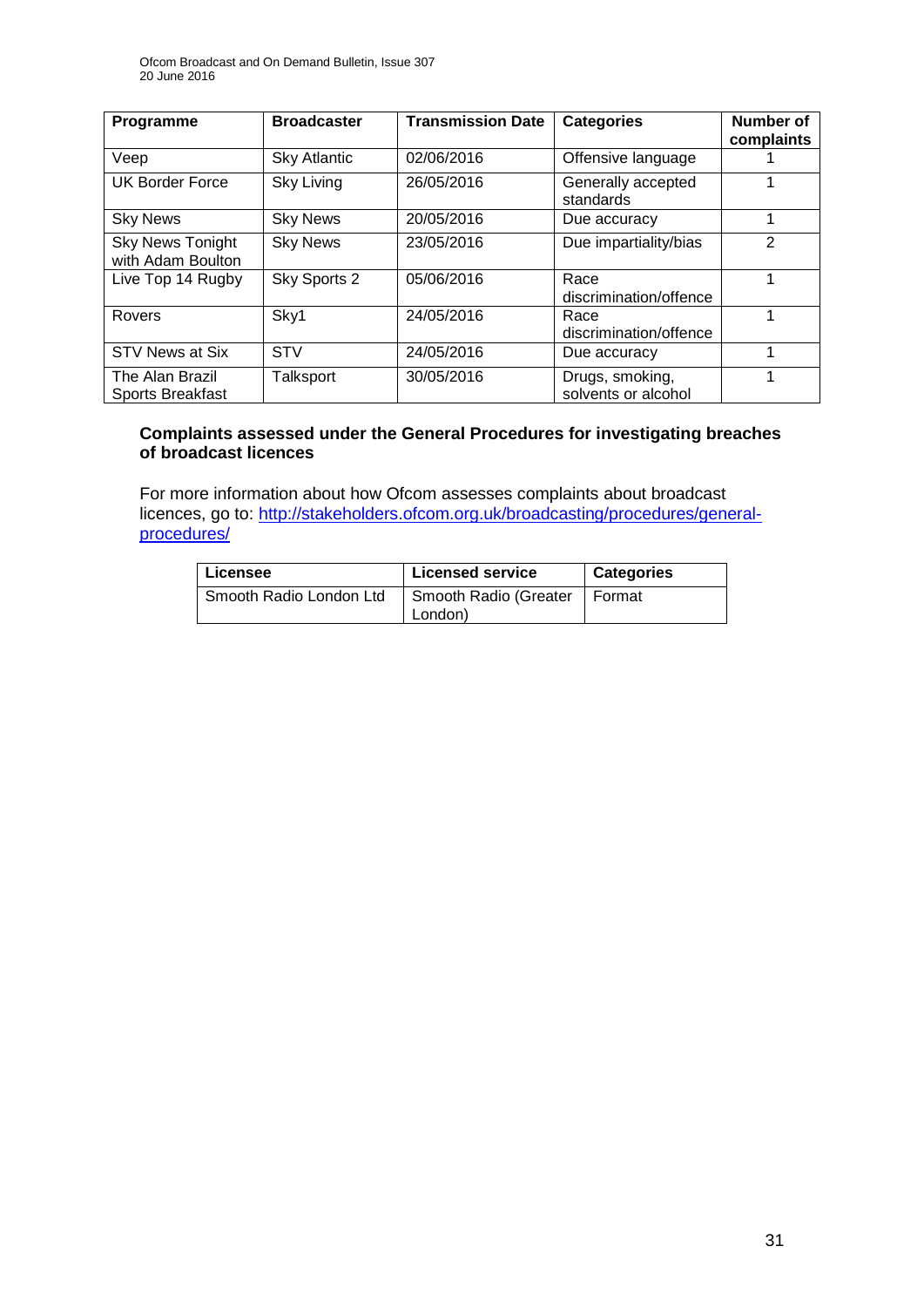# **Complaints outside of remit**

Here are alphabetical lists of complaints received by Ofcom that fell outside of our remit. This is because Ofcom is not responsible for regulating the issue complained about. For example, the complaints were about the content of television, radio or on demand adverts, accuracy in BBC programmes or an on demand service does not fall within the scope of regulation.

For more information about what Ofcom's rules cover, go to: [http://consumers.ofcom.org.uk/complain/tv-and-radio-complaints/what-does-ofcom](http://consumers.ofcom.org.uk/complain/tv-and-radio-complaints/what-does-ofcom-cover/)[cover/](http://consumers.ofcom.org.uk/complain/tv-and-radio-complaints/what-does-ofcom-cover/)

#### **Complaints about television or radio programmes**

For more information about how Ofcom assesses complaints about television and radio programmes, go to:

<http://stakeholders.ofcom.org.uk/broadcasting/procedures/standards/>

| Programme                                                      | <b>Broadcaster</b>                  | <b>Transmission Date</b> | <b>Categories</b>     | <b>Number of</b><br>complaints |
|----------------------------------------------------------------|-------------------------------------|--------------------------|-----------------------|--------------------------------|
| Coverage of EU<br>Referendum                                   | <b>BBC</b>                          | n/a                      | Due impartiality/bias |                                |
| The Truth About<br><b>Healthy Eating</b>                       | BBC <sub>1</sub>                    | 02/06/2016               | Due impartiality/bias | 1                              |
| The Truth About<br><b>Healthy Eating</b>                       | BBC <sub>1</sub>                    | 07/06/2016               | Materially misleading | 1                              |
| <b>BBC News</b>                                                | BBC 1 / BBC<br><b>News Channels</b> | 27/05/2016               | Due accuracy          | 1                              |
| Week in Week Out<br>"The cost of saving<br>the Welsh language" | <b>BBC 1 Wales</b>                  | 24/05/2016               | Due impartiality/bias | 3                              |
| Mum                                                            | BBC <sub>2</sub>                    | 13/05/2016               | Undue prominence      | 1                              |
| Mum                                                            | BBC <sub>2</sub>                    | 20/05/2016               | Undue prominence      | 1                              |
| Mum                                                            | BBC <sub>2</sub>                    | 27/05/2016               | Undue prominence      | 1                              |
| Mum                                                            | BBC <sub>2</sub>                    | 03/06/2016               | Undue prominence      | 1                              |
| <b>BBC News</b>                                                | <b>BBC News</b><br>Channel          | 25/05/2016               | Due impartiality/bias | 1                              |
| Advertisement                                                  | BT Sport 1                          | 03/06/2016               | Advertising content   | 1                              |
| Advertisement                                                  | BT Sport 2                          | 05/06/2016               | Advertising content   | 1                              |
| Advertisements                                                 | Discovery                           | 04/06/2016               | Advertising content   | 1                              |
| <b>Fabulift Beauty</b>                                         | <b>Ideal World</b>                  | 03/06/2016               | Advertising content   | 1                              |
| Advertisement                                                  | <b>ITV</b>                          | 01/06/2016               | Advertising content   | 1                              |
| Advertisement                                                  | <b>ITV</b>                          | 03/06/2016               | Advertising content   | 1                              |
| Advertisement                                                  | <b>ITV</b>                          | 08/06/2016               | Advertising content   | 1                              |
| Advertisement                                                  | ITV4                                | 29/05/2016               | Advertising content   | 1                              |
| Advertisement                                                  | Tiny Pop                            | 01/06/2016               | Advertising content   | 1                              |